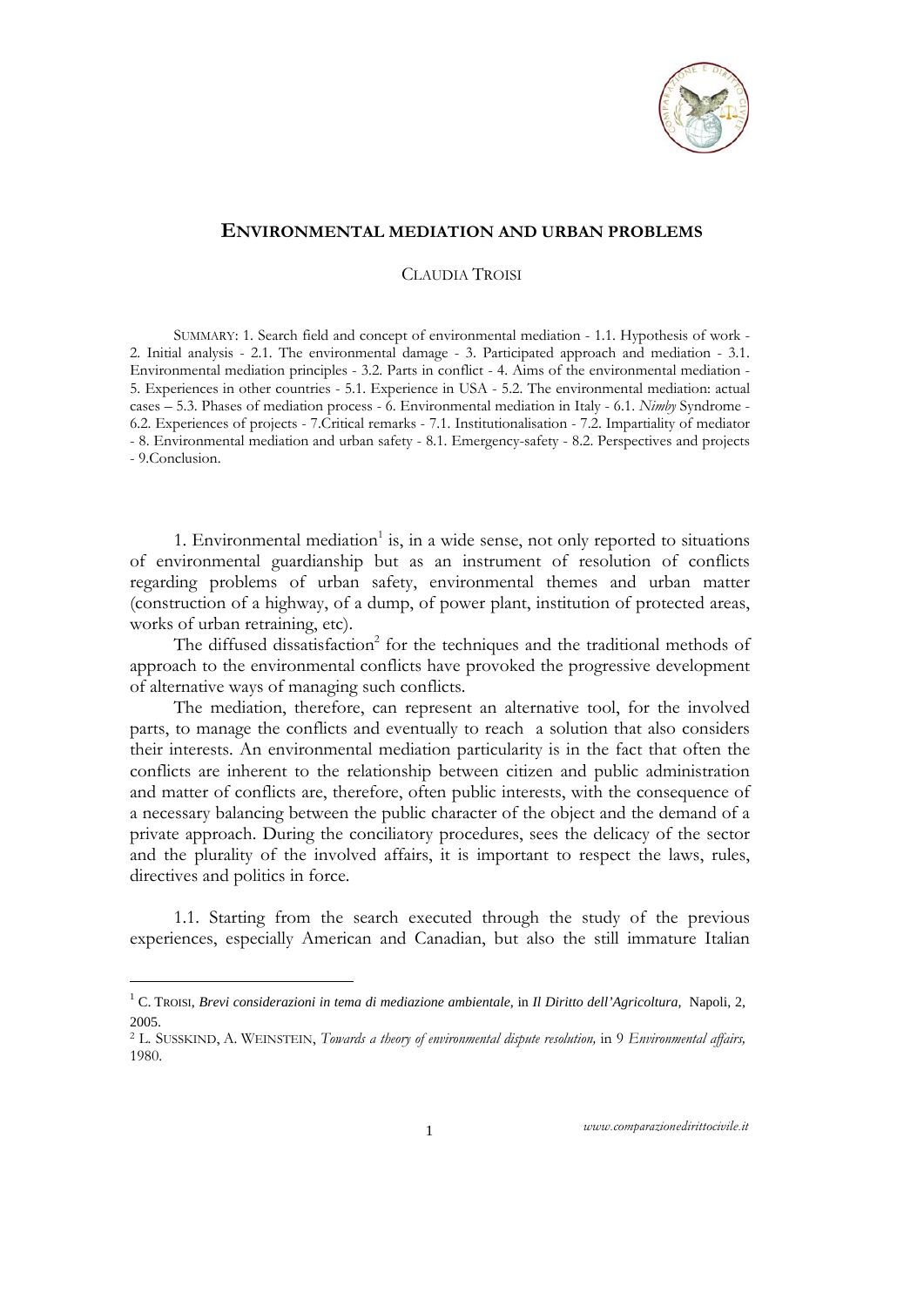

experience, it's necessary to question the suitability, the necessity and efficiency of the mediation instrument in the management of the environmental conflicts, also enriched by critical remarks.

 It is necessary to consider that every Country manifests different demands and reactions because of their specific cultural identity, and it will need a specific intervention.

The scarce diffusion in Italy, especially in the south, of the culture of the mediation and of environmental mediation has made the search complex but at the same time particularly fascinating, given the innovative and experimental character of the treated theme.

2. The idea that techniques of arbitration and mediation in environmental politics can be applied for resolving conflicts is not new, rather, is as ancient as the human communities<sup>3</sup>.

In the last few decades the awareness raising about the damages that an uncontrolled development provokes to the ecosystem and in the local centre, to ample layers of the population directly involved in the safeguard of the environment in which they live, has brought many years of conflict and antagonism. To defend the ecological-natural values, the environmentalists and the local communities touched by problems of particular relief they have almost always looked for the comparison, the juridical case and the opposition as regard to generic and traditional principle of the "public interest". Only in the last years we are seeing, also in Italy, a greater opening about these issues toward the dialogue and the collaboration among social subjects of different interests<sup>4</sup>.

This doesn't mean that the Public Administration had to strip its prerogatives to pursue the common interest of the whole civil society; it's necessary, rather, that PA consider and redefines the procedures through which the public interest is pursued continually developing a renewed and essential role in the management of conflicts that rise in the formation and in the application of public politics. New techniques of negotiation and mediation directed to the attainment of a consent among all the parts, although more "tiring", they offer however greater guarantees of stability in the time and of opportunity to improve the results and the performance of the public function.

The main difficulty is in the cultural area, because, despite in other countries it is extremely popular, in Italy the mediation is still little widespread, not only as a technique of management of the disputes, but also as *forma mentis*, a way of approach to any conflicting relationship.

-

<sup>3</sup> G. GULOTTA, G. SANTI, *Dal conflitto al consenso,* Milano, 1988. 4 I. KOPPEN, *Qui ci vuole un mutual gain,* in *Spazio Ambiente,* 2000.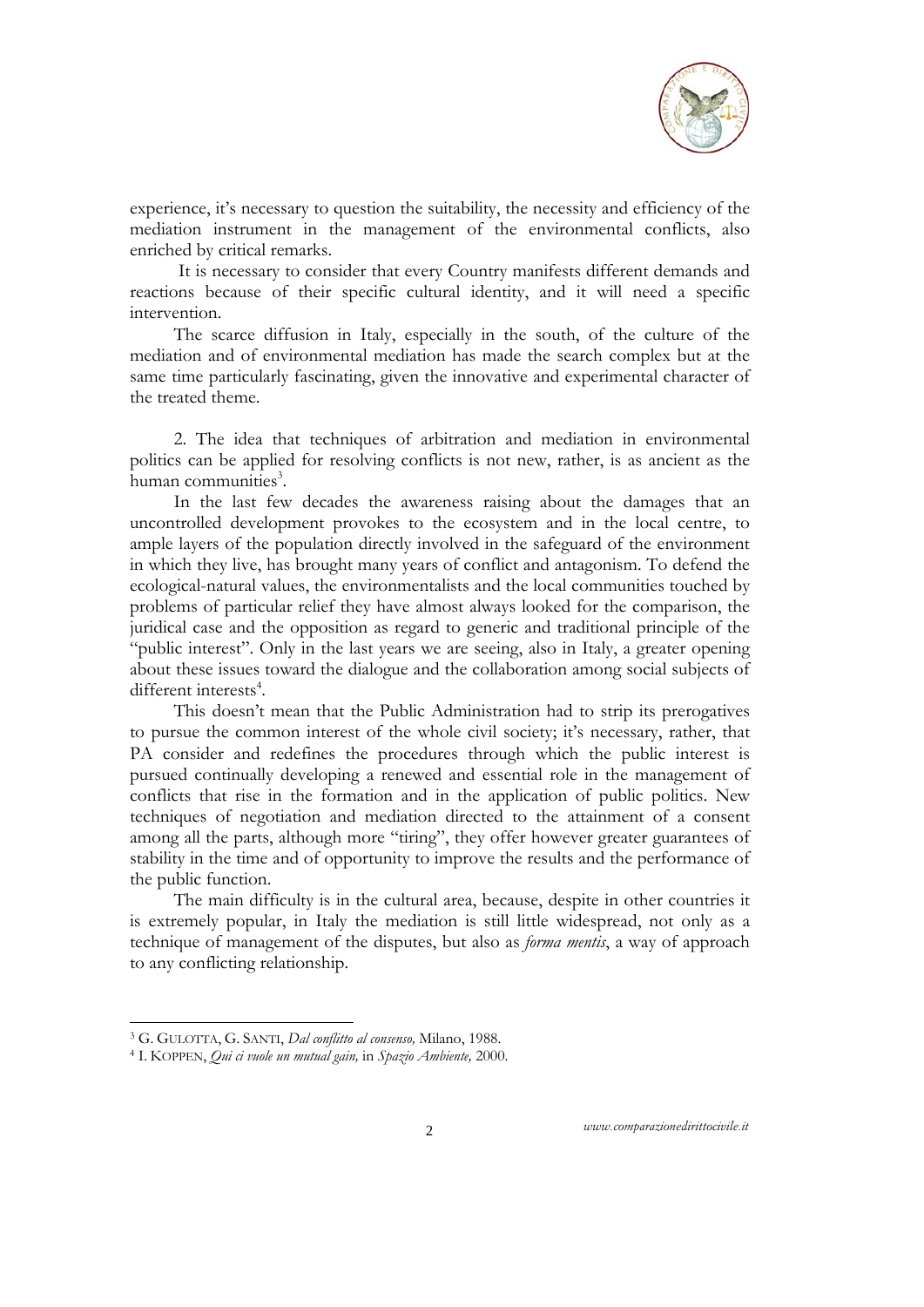

In the United States and in the north European countries, this approach, that provides for the application of techniques and methodologies of negotiation, has had recognition and application in the public politics and in business management.

Everything in the respect of the regulation in force in environmental theme (the parts, could not agree in violation, even mutual, of the juridical norms). The accord has, in fact, nature of act of private autonomy so (to be binding for the parts) it has to overcome both the " negative" judgment of worthy guardianship from the legal system (in the sense that it is not in contrast with the norms of the legal system), is the " positive" judgment of worthy guardianship (in the sense that it has to have the tendency to realize appreciable interests): art.1322 Italian Civil Code.

2.1. The awareness of the rash technological and industrial development has brought the theme of environmental damage, of environmental guardianship and of management of the conflict, to the vertexes of the social, political and juridical debate. The attention for the problem of environment protection has provoked, in Italy, the legislative intervention productive of the l. 349/86, institutive of environmental Ministry.

After this law, the whole discipline of the environmental guardianship has suffered a deep innovation resulting in a change of the principles regulators of matter.

Fundamental contributions of the l. 349 are constituted by the institution of a special Ministry (which raises to legally remarkable interest the environmental guardianship) and from the introduction (art.18) of a new and specific legal paradigm of civil liability.

The law attributes to the representative associations and to the citizens power of complaint and intervention in the judgments about environmental damage (adhesive intervention, which excludes the ownership of a power of action in judgment exercisable in autonomous and principal way); it attributes, besides, to the associations the power to apply, in the administrative process, for the refusal of illegitimate actions.

The rule in examination has suffered, however, more than a few criticisms, having been held restrictive of the rights of the citizens, both as individuals and both as part of environmental associations<sup>5</sup>.

The art. 18, in fact, attributes mere functions of stimulus, which, besides, are legitimated only by those associations that have received recognition through previous art.13; provoking an excessive compression of individual rights and an intolerable obstacle in the access to justice.

Such dissatisfaction has brought the search of modality to settle conflicts that doesn't necessarily involve the jurisdictional tool.

-

<sup>5</sup> G. CASSANO, C. COSENTINO *Il danno ambientale. Lineamenti. Giurisprudenza. Normative*, Milano, 2000; F. CARINGELLA, *Giustizia amministrativa,* Napoli, 2002.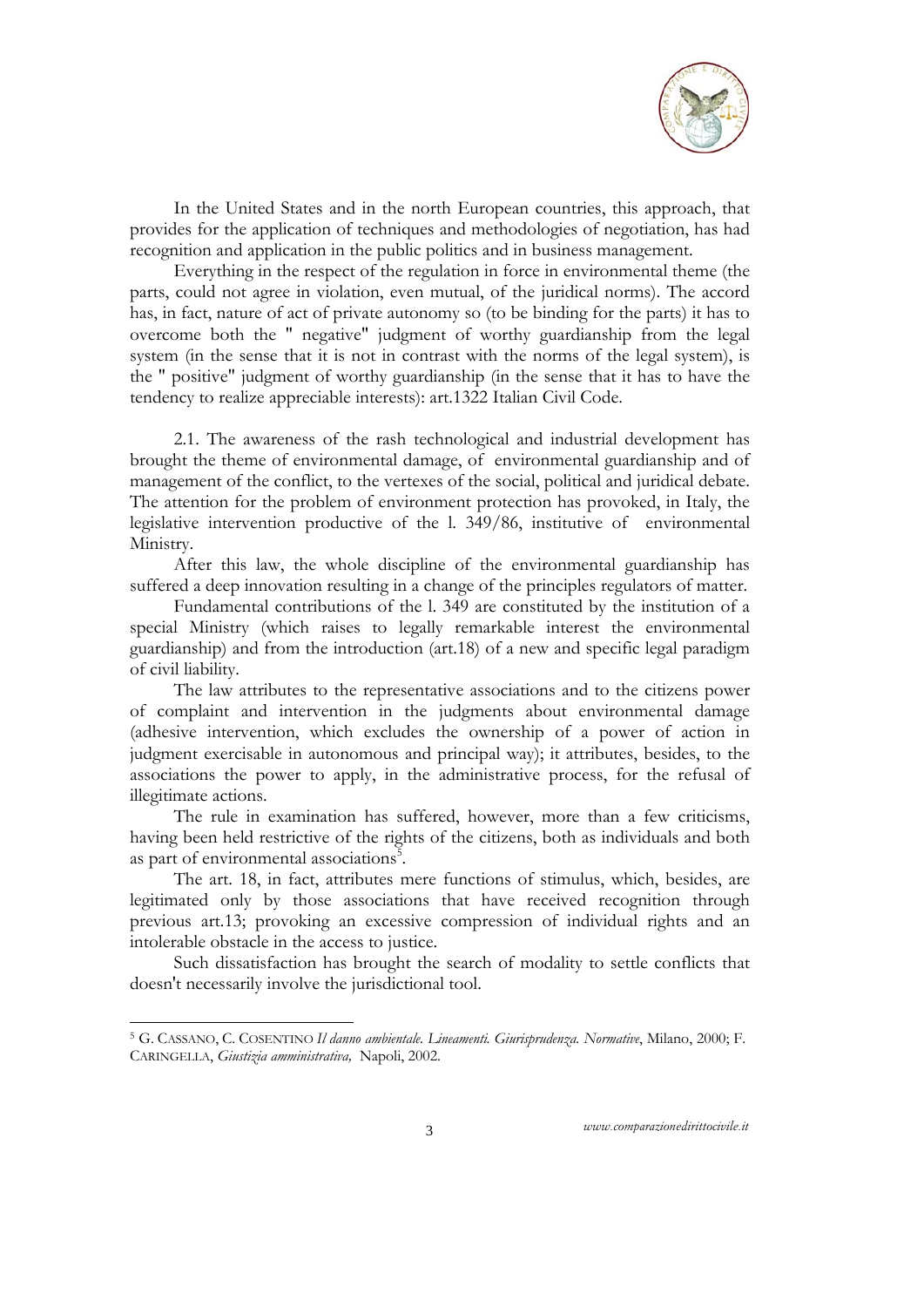

The mediation, as an alternative tool of conflict management, could be useful to face conflictual situations that involve subjects which a specific juridical guardianship is not granted.

It's important, however, to specify that the mediation is not destined to formally prevent a legal dispute or to compensate the juridical gaps under the profile of the guardianship, but to return the ability to govern the conflict to the parts in conflict (therefore, apart from the possible alternatives available).

3. A modern concept of management of the conflict requires a greater share of all the parts that have interests at stake in an optics of democratisation of the forms of government of the conflict as much more participated as possible. The new approach suggests a radical change in the canons of the interaction among the actors. This is achieved through a driven process of communication, reaching the result considered "the best" for all the parts in conflict; turning into a form of negotiation based on the mutual profit (Mutual Gains Approach)<sup>6</sup>.

It is important to consider, speaking about an environmental conflict, the fact that the parts always have some interests in common, otherwise they would not be found around the same table.

However, it is necessary all the parts are aware that they "have in common a problem" and they cannot solve it by themselves and holding their aprioristic positions. Only later, in a second moment, they will be able to speak about their conflicting interests. The interests must be defined in order to permit multiple solutions that help to widen the variety of potential options used for solving a conflict, but also help, as a filter, to consider the different options. When the interests of the parts have been known, will be possible to decide what options each part prefers.

In a situation of conflict it is very difficult to change the formulation of the communication from antagonism to collaboration. The introduction of the role of environmental mediator has served in other countries to interrupt the chain of negative events and paralysis of the activities, created after years of conflict or years in court.

In the case of the environmental conflicts, the role of the mediator is to promote the search of some solutions to several objections and disputes, arisen from a plan, that both parts can accept. The purpose of the mediation is not to impose a solution, but rather to make negotiations and communication among the parts easier, so that the parts manage to formulate by themselves a common agreement. So, the role of the mediator is to conduct the parts in this process<sup>7</sup>.

<sup>&</sup>lt;sup>6</sup> IRES, Di questo accordo lieto. Sulla risoluzione negoziale dei conflitti ambientali, Torino, 1994.

<sup>7</sup> J. POITRAS, *Ouelques éléments clefs de la médiation en environnement*, Intervention to the Master european in mediation, Institut Universitaire Kurt Bosch, Sion, 2002.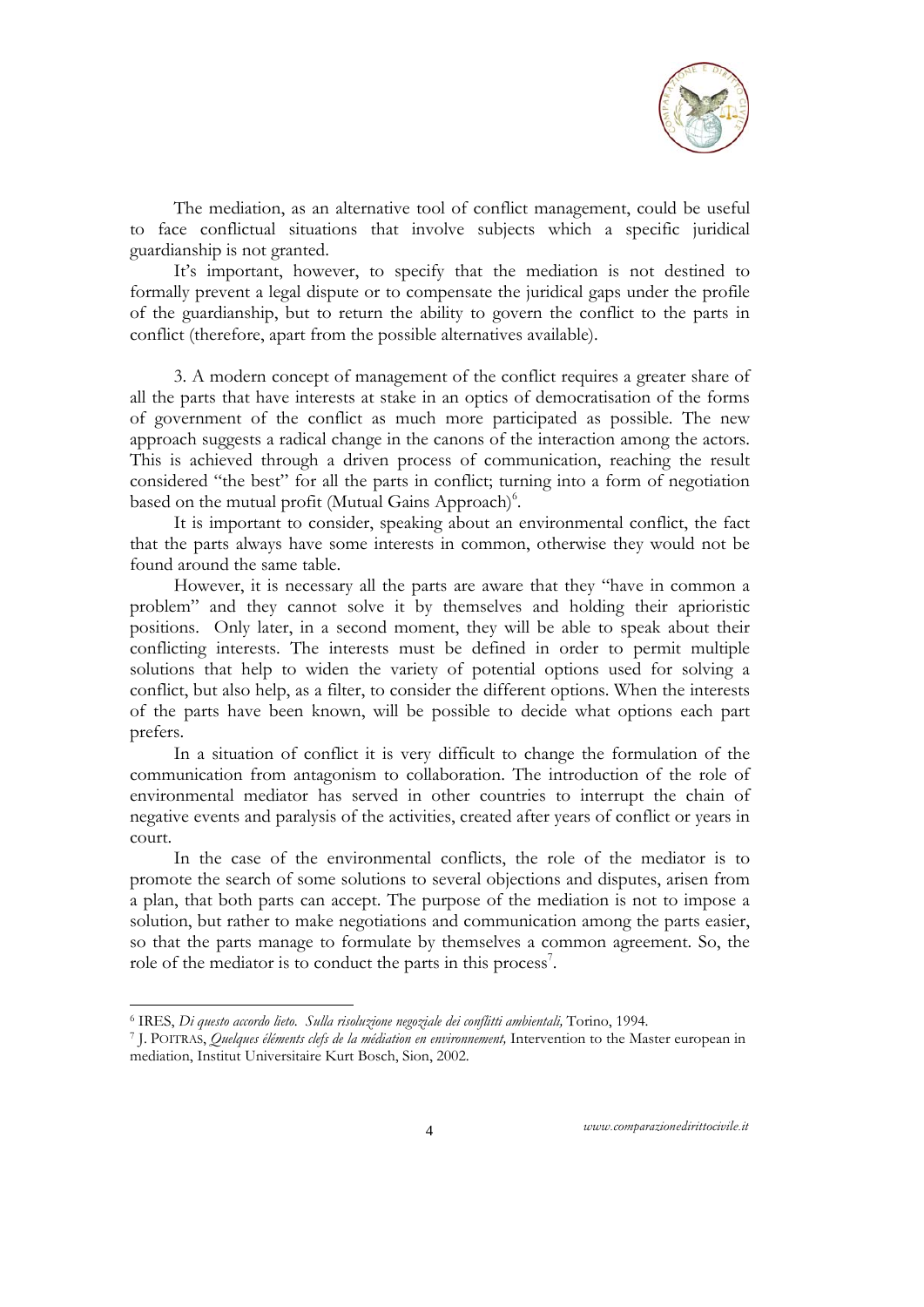

The mediation is, therefore, more than a simple discussion aimed at reconciling the interests of the parts. It is, instead, a complex process that changes its characteristics, issues and objectives depending on every single case.

3.1. Five principles are at the base of the philosophy of environmental mediation<sup>8</sup>:

- openness of participation
- voluntary character of the share
- informal area of discussion
- impartiality of the mediator
- transparency of the trial.

-

All the subjects, individual or collective, involved in an environmental conflict must have the possibility to participate in the mediation process. The objective of such trial is to promote a positive and creative discussion in which all the interested parts have the possibility to tackle the environmental problem proposing the use of a resource, of a solution or a project. A lasting solution has to include the interests of everybody, so all the interested parts must be invited to participate in the process of mediation. The participation in to the discussions has to happen voluntarily. The parts that will be forced to participate, will probably boycott in every way both the trial and the search of a solution. Only in case of voluntary share the parts will be motivated to realize and to respect it.

Within a process of mediation, the mediator doesn't take a final decision about a project nor take political choice. However the mediator has a deep impact on the negotiations for managing the trial. The parts generally esteem equitable the solution if they hold equitable the trial. So the impartiality of the mediator is very important. This doesn't mean that the mediator must give up his personal vision of the problem; it is important, nevertheless, that he controls his opinions so that these do not influence the process of mediation.

Also preserving an informal character and privileging a certain level of confidence, the mediation of the environmental conflict must be inspired to a principle of transparency. The basic idea is to make sure that the absent parts during the negotiation, but equally involved by the consequences of the conflict and by its results, are kept informed on what happens.

3.2. The conflicts in an environmental circle, concerning a diffused interest, distinguish themselves from those having as an object a merely individual interest

<sup>8</sup> J. POITRAS*, Quelques conseils pour amorcer une médiation,* in *Revue de droit de l'Université de Sherbrooke*, 2002.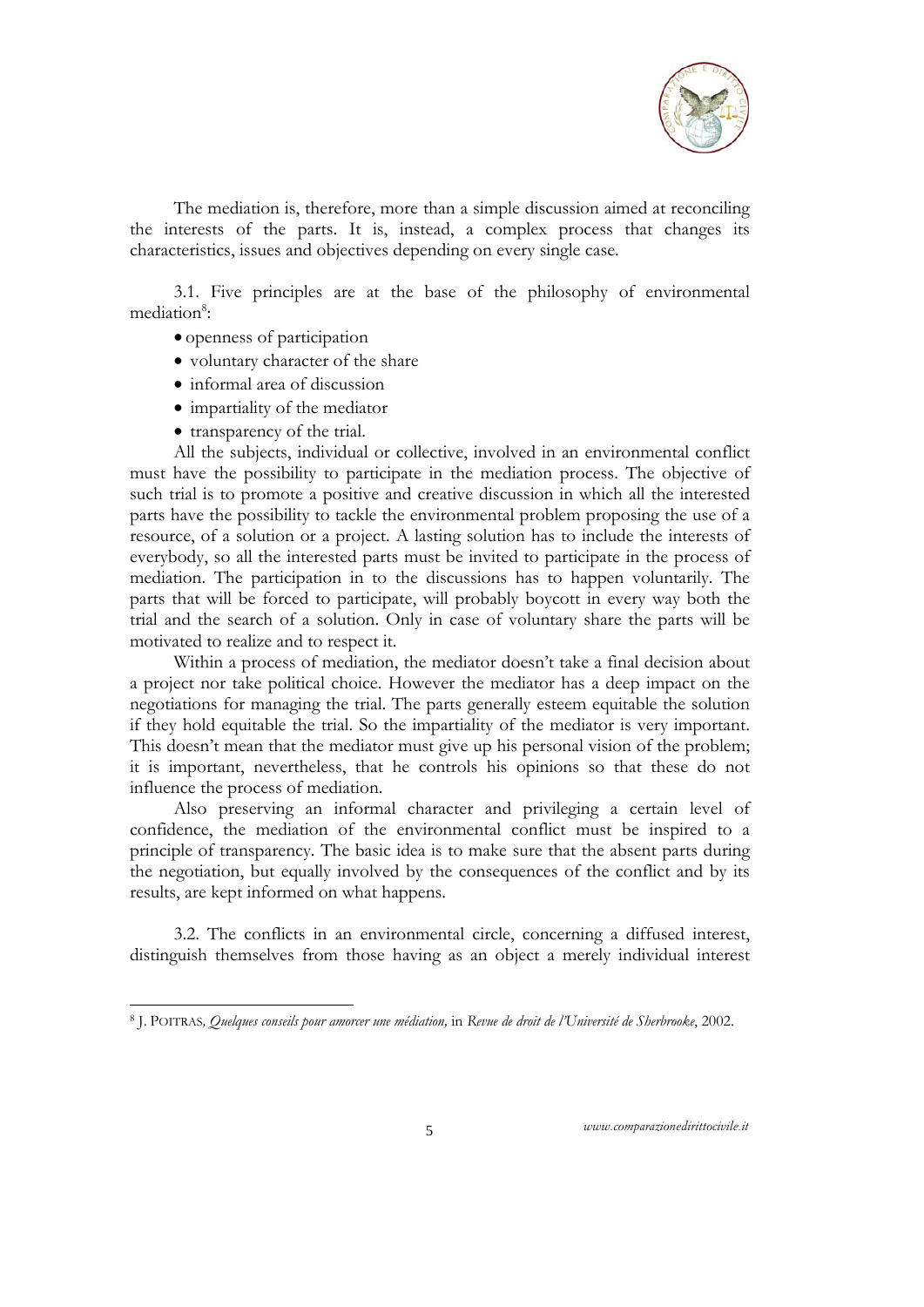

because of the number of the people involved<sup>9</sup>. The parts in conflict are made up not single people but, usually, of groups, organizations, institutions, associations, committees etc. Besides the number of the parts is not small, conditioning the whole process of mediation.

Considering that the mediation needs an intense work of talks with all the interested, the parts that intervene in mediation cannot structurally be too numerous; this makes the necessity to conduct the process of mediation with some representatives of the single groups.

Essential presupposition is the ability or real possibility from the groups to designate some representatives that all group trust them, that are able to guarantee the flow of the information and the feedback toward the group<sup>10</sup>.

When two or three parts participate during mediation, the procedure to come to an agreement requires more time and becomes more complex. Besides, it's dangerous, the temptation to not participate by the same parts in conflict to simplify the procedure, because in this way new conflicts are produced and probably the excluded will boycott the result of the negotiations.

The fact that in the environmental conflicts almost always different groups are compared (constituted in their turns by more subjects) that communicate among themselves only through single representatives, it engraves on the importance, inside the setting of mediation, of the relationships and of personal feelings.

What brings people to undertake a run of environmental mediation is not a problem tied up to their personal relationship, but on the contrary, their social role.

Attempts of approach, through the communication on a personal and mutual plan of the subjects involved in the negotiations, can be useful to the understanding of the respective not only material demands, but also social and personal ones.

4. The most popular, even if not totally correct, way of estimating the result of a mediation is simply to consider the success or the failure of the negotiation as regard as the formulation of an agreement. Nevertheless, as for the environmental mediation, it is necessary to consider other variables<sup>11</sup>:

The suggested solutions should be satisfactory to all the interested parts. There are many ways to define agreement. When it aims to an unanimous approval among the parts, it is called "total agreement". When it aims to an arrangement among most of the parts, it is called "partial agreement". In the field of the environmental conflicts, unless one of the parts makes futile or improbable proposals, an agreement has to include all the parts. In fact, a solution is lasting only if it includes all the points of view.

-

<sup>&</sup>lt;sup>9</sup> C. BESEMER, *Gertione dei conflitti e mediazione*, Torino, 1999.<br><sup>10</sup> J. FOLBERG, A. TAYLOR, *Mediation. A comprehensive guide to resolving conflicts without litigation*, San Francisco, 1984.

<sup>11</sup> J. POITRAS, *Op. cit.,* 2002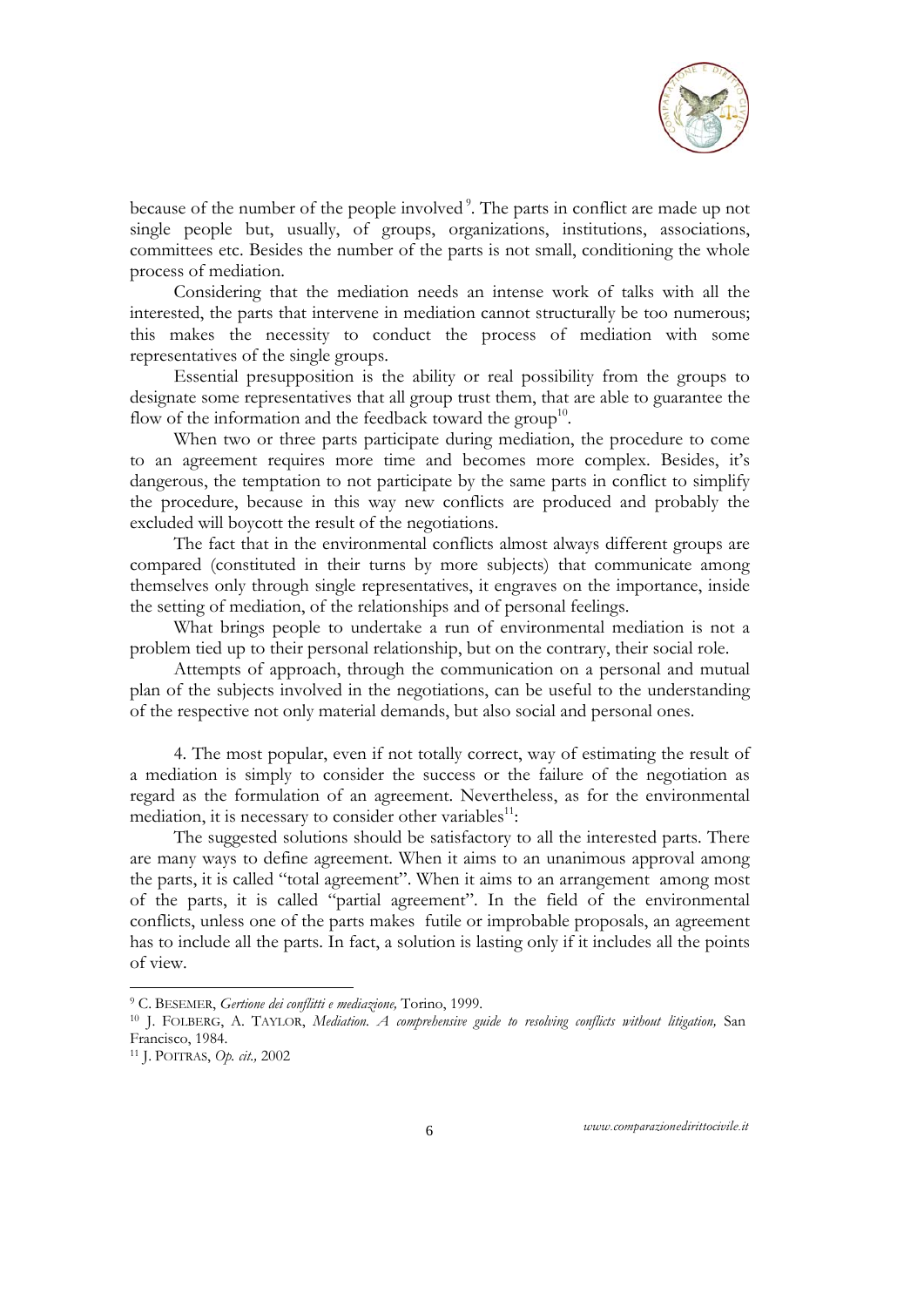

The mediation has to use all the information useful to search of the best solution. If a solution is not feasible from the ecological point of view, it is not a lasting one. It is important, therefore, to make sure that the agreement creates a good balance between the intention and the ecological reality. For this reason, it is fundamental that the agreement is based on all the information and the pertinent scientific principles.

The result of the agreement has to observe laws, rules, directives, and politics in force. The purpose of the environmental mediation is not to offer only to a part the opportunity to haggle a resource at the expense of the parts away from the table of negotiation. It is not even the opportunity to get favouritism from the government. To avoid these situations, the solutions have to be in keeping with laws, rules, directives, and politics in force.

The mediation should allow to improve the relationship among the parts.

One of the main advantages of the mediation is to allow the parts to preserve, or even to improve, their relationship, even though the dispute follows through. It is an important element in environmental conflicts because the sharing of a resource involves a short and long- term "neighbourhood" among the parts.

5. Fundamental, in the effected search, is the comparative analysis with environmental mediation models of other countries.

In the conflicts that concern the environment, the mediation method has assumed increasing importance especially in the United States, subsequently in Canada and in Japan, then also in Europe, primarily on the plan of the theoretical reflection and also in practical experience.

In the United States since the seventies the initiatives in matter of environmental guardianship (quality of the air, construction of obstructions) have multiplied. The federal States after having noticed the considerable percentages of result of mediation practice applied to these themes, has held profit to incorporated interventions of mediation within the administrative procedures.

The novelty of the use of mediation generally applied to the environmental themes and the progressive discovery of the tool of the mediation, has also provoked a rapid diffusion of mediation in other countries (Germany, Great Britain, etc.).

5.1. In United States, in Holland and in Germany the profession of mediator has recently been institutionalized through the creation of a regular professional roll.

In the United States of America<sup>12</sup> in the last twenty years a certain attention for a new model of resolution of social conflicts has spread; starting to analyse as an

-

<sup>12</sup> Same cases are: *Foothills Case*, in detail described in H. BURGESS, *Environmental Mediation,* in L. SUSSKIND, L. BACOW, M. WHEELER, *Resolving environmental regulatory disputes,* Cambridge Massachusettes, 1980; *Jackson case,* in S. HILL, *Intergovernmental grant negotiation,* in L. SUSSKIND, L. BACOW, M. WHEELER, *Op. ult. cit.*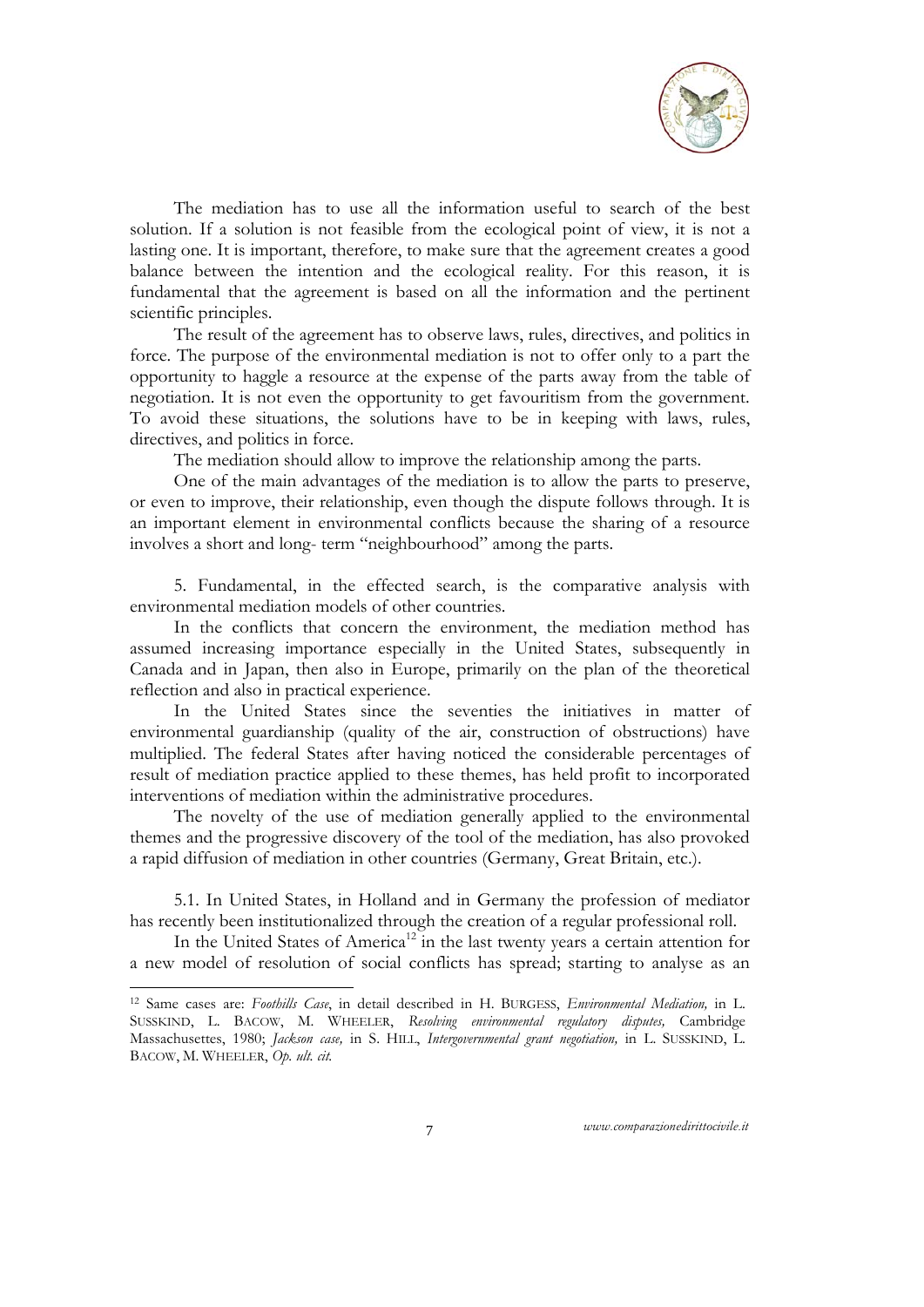

alternative approach to the administrative and judicial authorities the possibility to use techniques of negotiation $13$ .

Such attention is the result of the diffusion of the practices of negotiation and of the mediation and it is also index of the dissatisfaction increasing respect to the attitude of the traditional tools to effectively resolve these types of controversies<sup>14</sup>, due above all to the dysfunction of the actual United States administrative and judicial system, and became in the years more and more slow and expensive<sup>15</sup>.

The phenomenon of environmental mediation was born, therefore, as a reaction to the expansion of the costs and the delays of the conflicts managed by the government and the judicial authority.

The solutions reached through the negotiation tend, instead, to be more equitable than the traditional one, when all the parties have the same condition of access and of information.

The agreement reached by mediation process tend to be more stable because the potential opponents was made joint responsible in the decision $16$ .

Another recurrent remark is that the judicial system incentives the conflicts among the different conflicting parties, due to the same structure of the process in which the parts have to convince an impartial third person, judge, of the prevalence of its own position in comparison to those of the adversary one, on juridical plan.

All that involves to structure the social conflicts in antagonistic models, not tending to the conciliation of the different interests but rather to the prevalence of the one on the others (*win-lose* model)<sup>17</sup>.

The criticisms to the *adversary systems* are founded on the fact that they promote the development of social conflicts and stiffen the parts in conflicts making them unavailable to a spontaneous realization of the final decision<sup>18</sup>.

The mediation model, instead, would extend to harmonize the opposite interests towards a pleasant solution for all the parts, which purpose is to reach an accord, and they have to mitigate their own positions to make it acceptable to the counterparts. So to the *win-lose* model, source of tension also because of the contraposition between victors and vanquished that rise, would be replaced by the *win-win* model, characterized by techniques of compromise that would educate the

-

<sup>&</sup>lt;sup>13</sup> L. SUSSKIND, D. MEDIGAN, *New approaches to resolving disputes in the public sector*, in 9 *Justice System Journal*, 1984.

<sup>&</sup>lt;sup>14</sup> L. SUSSKIND, A. WEINSTEIN, *Towards a theory of environmental dispute resolution*, in 9 *Environmental affairs*, 1980.

<sup>&</sup>lt;sup>15</sup> S. G. BREYER, *Regulation and his reform*, Harvard University Press, 1982.<br><sup>16</sup> L. SUSSKIND, J. CRUISKSHANK, *Breaking the impasse. Consensual approaches to resolving public disputes, New* York, 1987.<br><sup>17</sup> D. J. AMY, *The politics of environmental mediation*, New York, 1987.

<sup>&</sup>lt;sup>18</sup> D. J. AMY, *Op. cit.*; L. SUSSKIND, A. WEINSTEIN, *Towards a theory of environmental dispute resolution*, in 9 *Environmental affairs,* 1980; L. Susskind, D. Madigan, *Op. cit.*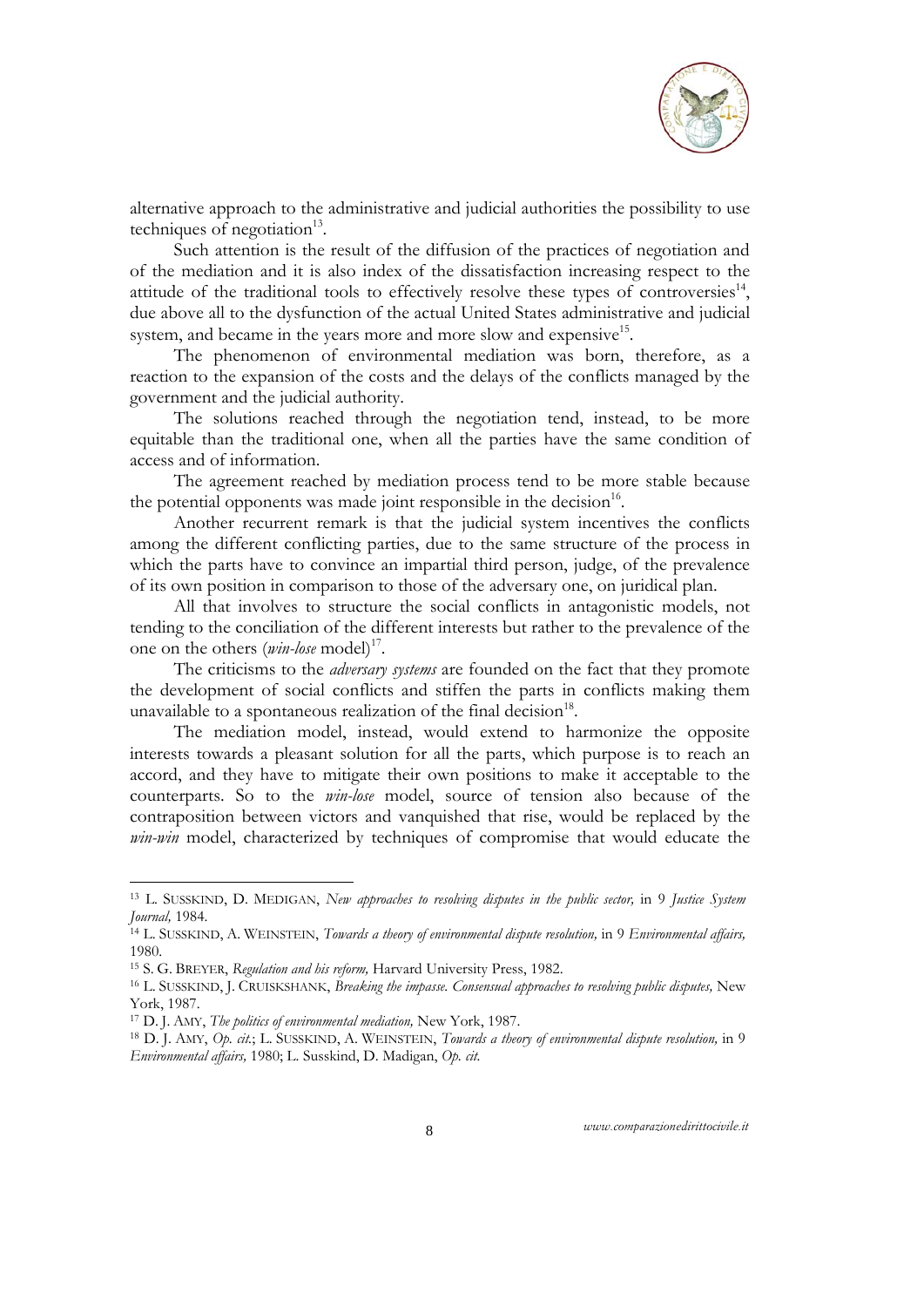

parts to the respect and the understanding of other people's positions, favouring the civil cohabitation<sup>19</sup>.

The environmental mediation is, according to the most popular definition, a process to solve the environmental disputes, in which the participation of the parts in negotiations for the search of an agreement is absolutely voluntary, and the parts are supported by a neutral third person, the mediator, who has to make the achievement of an agreement easier $^{20}$ .

The task of the mediator is to set equality among the parts both on the plan of knowledge and on that of power; it is, in fact, fundamental so as reaching an agreement. Concerning this, it has been asserted that only the equality among the parts would allow the achievement of an agreement<sup>21</sup>.

As a further guarantee for the parts, the mediator must have acknowledgement and an alibi in order to guarantee the ability and professional ethics<sup>22</sup>. Moreover, as a guarantee for confidence among the parts, essential to achieve an agreement, it is important to protect the professional secrecy in front of the judge<sup>23</sup>.

Unlike arbitration<sup>24</sup>, the parts are not subject to the decision of a third person, but are free to achieve an agreement or not; in such sense, the voluntary nature of the process is even more accentuated and it avoids the risk that the parts will be bound by an agreement that they don't want to accept.

Also in Canada the public and environmental mediation has developed. Quite a lot of provinces have institutionalised the mediation in their process of environmental conformity verification<sup>25</sup>.

Despite the advantages of the mediation in the environmental field, different  $resistances<sup>26</sup>$  to its use from the citizens, from the promoters and from the public administrators have initially blocked its integration in the gears of the public administration.

5.2. The resolution of the environmental disputes out of the courtrooms is always more popular in the United States of America.

-

<sup>&</sup>lt;sup>19</sup> L. SUSSKIND, C. OZAWA, Mediated negotiation in the public sector, in 27 *American Behavorial Scientist*, 1983.<br><sup>20</sup> G. CORMICK, Mediatine environmental controversies: Perspectives and first experience, in 2 Earth law 1976.

<sup>21</sup> L. SUSSKIND, A. WEINSTEIN, *Op. cit., contra* D. J. AMY, *Op. cit.*

<sup>&</sup>lt;sup>23</sup> K. L. LIEPMANN, *Confidentiality in environmental mediation; should third parties have access to the process?* In <sup>14</sup>*Boston College Environmental Affairs Law Review*, 1986. 24 B. A, PHILLIPS, A. C. PIAZZA, *The role of mediation in public interest disputes,* in 34 *Hastings Law Journal,* 

<sup>1982-83.</sup> 

<sup>&</sup>lt;sup>25</sup> P. RENAUD, J. POITRAS, *Mediation and reconciliation of interests in public conflict, Carswell, Toronto, 1997.*<br><sup>26</sup>J. POITRAS, *La mediation dans le sectur public : de la réserve à la propension*, Université de Sher

Canada, 2002.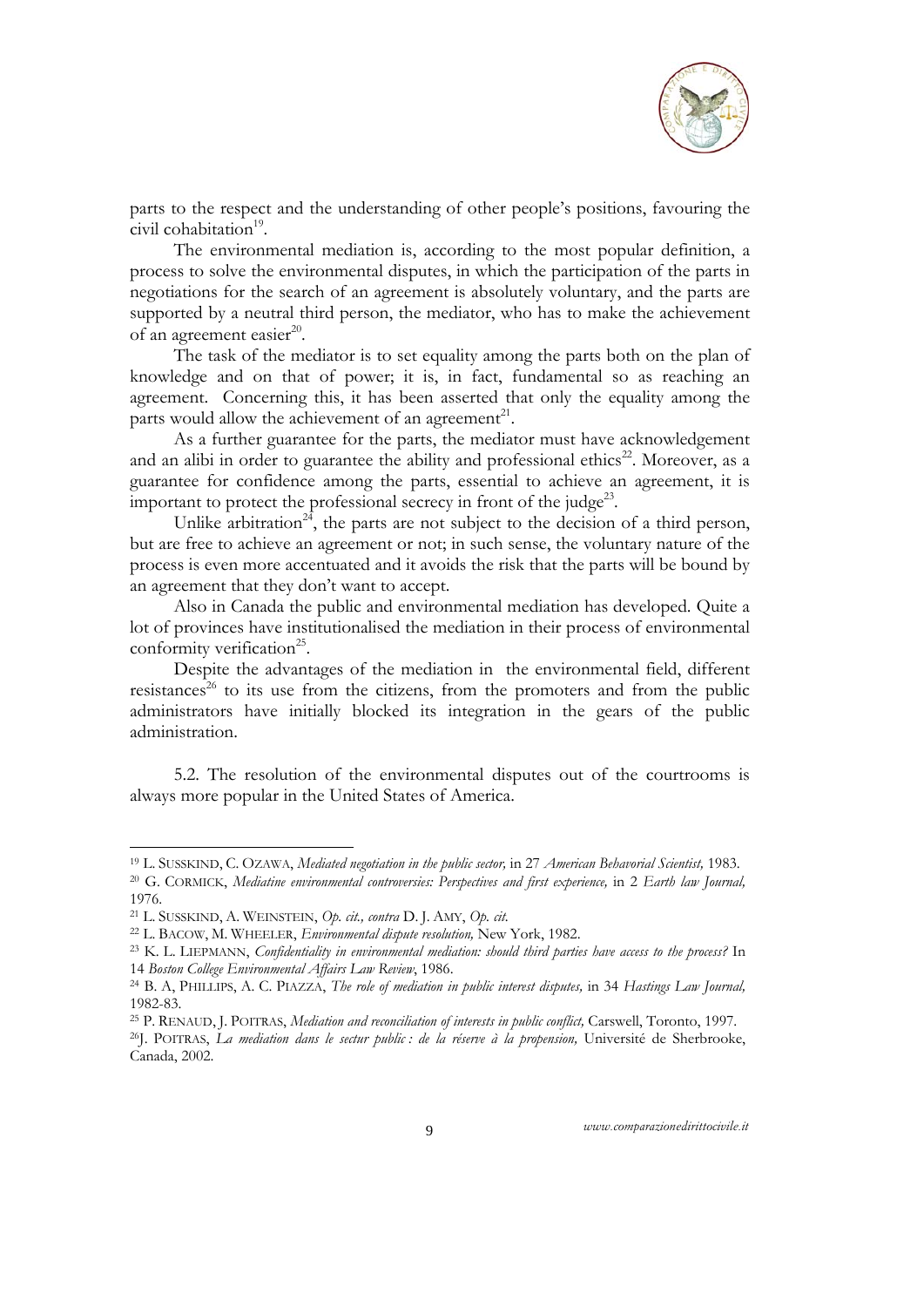

Firstly, the technique of the mediation has successfully developed in other spheres such as collective bargaining and domestic disputes.

In the early seventies some *Agencies,* specialized in the mediation and supported by private foundations' money, began to deal with local disputes especially regarding racial conflicts and the protection of the civil rights. Only later they began to deal with environmental conflicts $27$ .

The first successful environmental mediation<sup>28</sup> concerned a dispute related to the construction of a dike on the river Snoqualmine, near Seattle, for the control of the periodic floods. The dispute lasted since 1959 and the long resistance to the construction of the dike was considered a victory from the environmentalists. In May 1974 the mediation stated and after seven months the parts, supported by a mediator, managed to achieve an agreement: the dike could be built but in a different area promoting a project of territorial management more respectful of the environment.

On the enthusiasm of this success the use of the mediation to solve the environmental disputes quickly spread, increased the cases assisted by a mediator and the specialized agencies, simultaneously to the birth of a supporting cultural movement $29$ .

An example of a successful mediation among a plurality of interests is the *Foothills Case30*.

The object of the dispute was a project of exploitation of the South Platte River for the civil, agricultural and industrial uses of the district of Denver (Colorado).

All the local political organizations, the industrialists and the agriculturists, the local press were in favour of it; the environmentalists and the EPA (*Environmental Protection Agency*) were contrary.

The opponents pointed out that the project would cause a strong deterioration of the environment and an increase of air pollution as consequence of the development caused by the increased water availability.

There were various profiles of the dispute, from the evaluation of water needs to that of environmental effects.

In this atmosphere, a member of the Congress offered his mediation; the supporters of the project, sure of victory and doubtful of mediator's impartiality, because she was regarded in favour of the environmentalists, refused the mediation.

One year after this episode the parts, exhausted by the long dispute, agreed to the mediation.

1

<sup>27</sup> U. SALANITRO, *L'environmental mediation negli USA : uno strumento alternativo per la risoluzione dei conflitti ambientali?* in *Rivista giuridica dell'ambiente,* 2, 1991. 28 G. CORMICK, *Op. cit.*

<sup>&</sup>lt;sup>29</sup> G. BINGHAM, L. V. HAYGOOD, *Environmental dispute resolution : the first ten years,* in 41 *Arbitration Journal*, 1986.

*Journal,* 1986. 30 H. BURGESS, *Environmental Mediation,* in L. SUSSKIND, L. BACOW, M. WHEELER, *Op. cit.*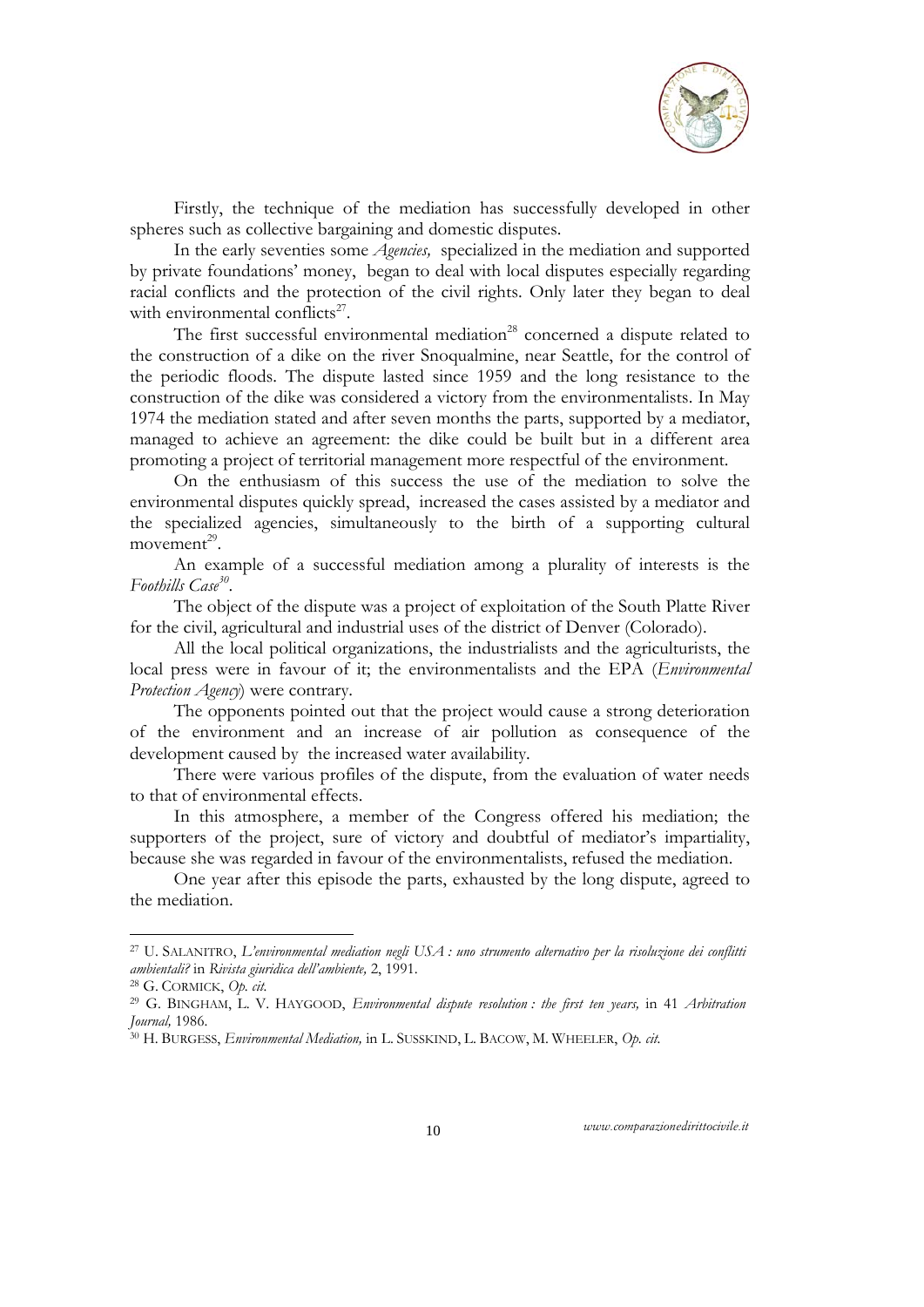

In the meantime, the judicial cases promoted by the supporters of the project in front of the district court of Denver and by the environmentalists in front of the federal court of Washington went on slowly: the legal costs became too much onerous for the environmentalists, unsure of victory as well.

In this situation the EPA and the environmentalists accepted the agreement offered by the supporters of the project: they have to abandon the idea of any opposition in exchange for the guarantee of a least course of the river to safeguard the aquatic environmental, for the commitment to starting a programme of rationalization of water and to being in agreement with the environmentalists on new works in the basin, for buying seaboards and building facilities (dock for kajak) to promote the recreational use of the area, and for paying all legal costs.

The agreement should be sanctioned by a consent decree enacted by the judicial authority, that would make possible the prompt forced execution; but the judge refused to enact it because he regarded the payment of legal costs as immoral and illegal.

Another practical case, quoted from literature, is the *Jackson case<sup>31</sup>*.

This dispute was between Jackson city, Wyoming, and the county of Teton. Jackson wanted to construct a depurator of the water flowed into a city (South Park) under the jurisdiction of the county; the county was afraid it would cause the expansion of the city and the deterioration of one of the most beautiful place of USA.

The negotiation among the parts were mediated by the EPA; it was interested to construct the depurator, in pursuance of federal laws. The achieved agreement apparently reflected the interests of the parts; but in fact it was the product of the disparity among the parts. The construction of the depurator should be returned for the commitment to control residential development through a restriction of connections of the sewer system outside the city limits. In fact, as there were no regulations that received the agreement, there was no chance of making it respect and limiting the connections of the sewer system.

Some considerations can arise from this case on how make the parts respect the agreement, the legitimacy of a non legal tie to the activity of a public corporation, the necessity of an effective contractual power of both parts, the role of a mediator (the EPA) who is always bound by institutional functions.

Some scholars noted that negotiations don't contrast with administrative and judicial procedures, but, on the contrary, they complement each other $32$ .

The trials carried out in USA till now allow optimistic evaluations. In 1986 a study<sup>33</sup> of 132 cases of environmental negotiation developed in the decade 1974-84

-

<sup>31</sup> S. HILL, *Intergovernmental grant negotiation,* in L. SUSSKIND, L. BACOW, M. WHEELER, *Op. cit.*

<sup>32</sup> L. SUSSKIND, A. WEINSTEIN, *Op. cit.*

<sup>33</sup> G. BINGHAM, *Resolving environmental disputes. A decade of experience,* Washington, 1986.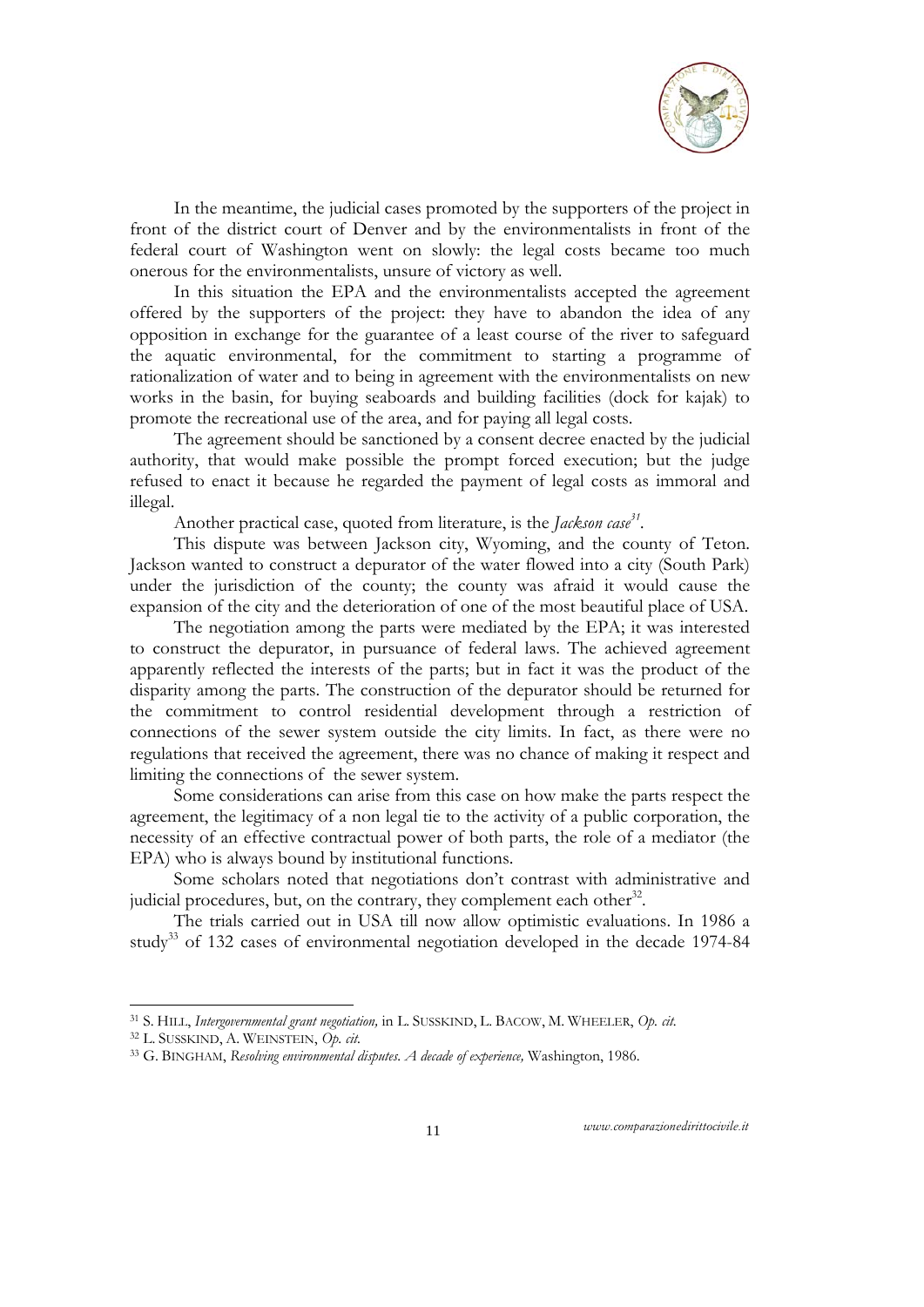

showed a high degree of success. An agreement was achieved in 103 cases (78%), while it was partial in 21 cases.

5.3. Generally, in base to the imported model by the American experiences, the procedure of mediation is divided in three separate phases<sup>34</sup>:

- pre-negotiation
- negotiation
- post-negotiation

In the preliminary phase of the pre-negotiation the mediator is assigned to a fundamental role. To identify the interested parts and to involve its representatives.

The phase of negotiation is characterized by the search of a solution that receives the general consent trying to focalise the interests that justified the positions of the parts and to individualize options that allow, also through mutual exchanges, the satisfaction of all the parts.

More remarkable is the search of instruments that, once agreement is reached, binds the parts to the carrying outphase; they are tools that are decided before the signature of the agreements, but that, for their finality, are considered typical of the phase of implementation or post-negotiation*.* This last phase, following the agreements, is aimed to implement the decisions of the parts. It is necessary to simulate the competent authorities to deliver the necessary decisions and to bind the participant subjects to effect the amount of power they have. The result of a negotiation should be an equitable agreement, wise, stable and reached without wasting time and resources. It can appear, at first, complex and long, but the foreign experience has shown that the invested time will broadly be recovered in the phase of the realization, when protests and judicial procedures can be avoided, because all the parts will have been jointly responsible and they will have participated in the  $decision<sup>35</sup>$ .

6. In our Country the practice of mediation applied to the environmental problems is not yet very diffused. Don't miss however openings, also in Italy, to use mediation as a management tool for environmental problems, both at project level and already in application plan.

The most brilliant and original experiences of environmental mediation project in Italy can be found, in prevalence, in those regions (Piemonte, Lombardia, and Umbria) where mediation, as a general technique of conflict management is consolidated and tested.

The environmental mediation seems to be above all prerogative of the university scientific sphere or of the sector of private associations, except for the

-

<sup>34</sup> L. SUSSKIND, D. MADIGAN, *Op. cit.* 

<sup>35</sup> I. KOPPEN, *Op. cit.*.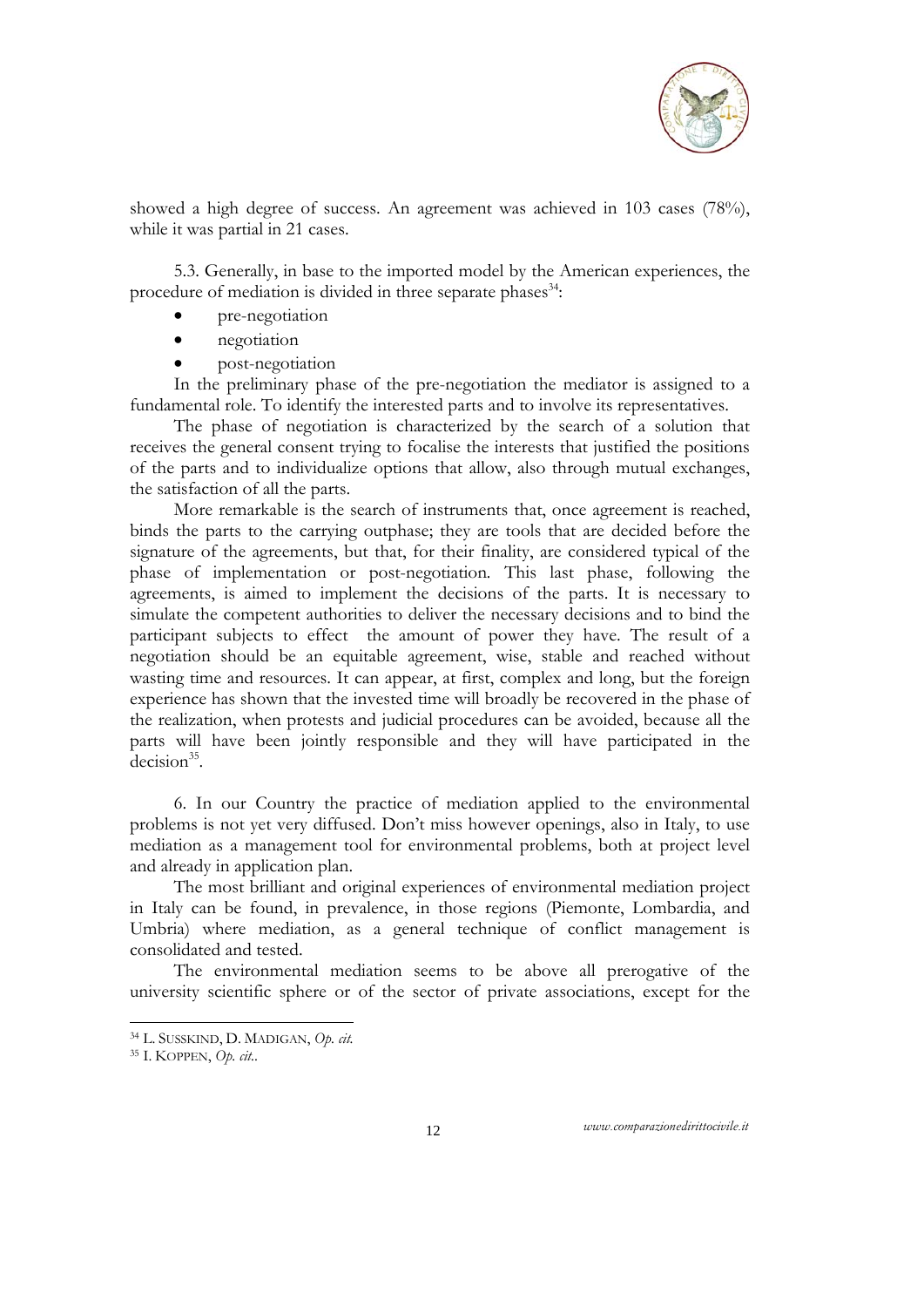

insertion in some regional project<sup>36</sup>. Surely, the sector- inside the environmental themes- in which in Italy the mediation has found more often application is the urbanism theme.

Examples of urban problems are: works of urban retraining, construction of dumps, power lines, power plant, shopping centres, highways, airports, institution of protected areas, etc.

6.1. Every operation of these gives birth to the usual problems of social and environmental acceptability. A kind of decision frequently subject to these obstacles are constituted by that infrastructural intervention or those public works that appear of sure collective utility, but that, at the same time, involve unpleasant effects for the communities involved more directly. As the system is crucial for the functioning of industrialized societies, the repercussions of the conflicts are economic and politics as well as environmental. In these cases the dilemma is known as *Nimby syndrome*<sup>37</sup> (Not In My Back Yard: you can carry out your project, but not in my garden), but it has to be clear that the refusal of unpleasant installations "near home" cannot be always considered as demonstration of niggardly egoism. It makes lever on unavailable and inalienable rights (as the right to health or to the quality of the environment) and in general on the principle of equality<sup>38</sup>, real in virtue of a different effectiveness of such rights recognized to the subjects that were found to suffer a harmful environmental choice.

The reasons of the opposition are several. On one side there was a change of values, as consequence of the increased economic welfare and of a greater environmental sensibility. Once the system has been regarded as a chance of development and employment, today it has been considered as a menace to security and health.

The frequency of the impasses which such interventions go toward show the inadequacy of the technical and legal rationalities with which the administrations aim to face these dilemmas. The legislation has moved, in fact, on three lines that confirm, even though with numerous innovations, the traditional formula.

It aims to submit the responsibility of the final decision to the highest possible level (for example the environmental Ministry, in the case of environmental impact valuation) so that general interest (national, regional, etc.) can prevail. But often the effect is to relieve of responsibility the entities of inferior rank that feel encouraged to assume positions of radical refusal<sup>39</sup>.

It aims, then, to guarantee the construction of the consent through a long chain of local authority and of specialized institutions opinions, that nevertheless has the

-

<sup>&</sup>lt;sup>36</sup> Paragraph 5.1.<br><sup>37</sup> A. MOLOCCHI, *Non nel mio giardino*, Napoli, 1998.

<sup>&</sup>lt;sup>38</sup> IRES, *Di questo accordo lieto. Sulla risoluzione negoziale dei conflitti ambientali, Torino, 1994.* <sup>39</sup> IRES, *Op. cit.*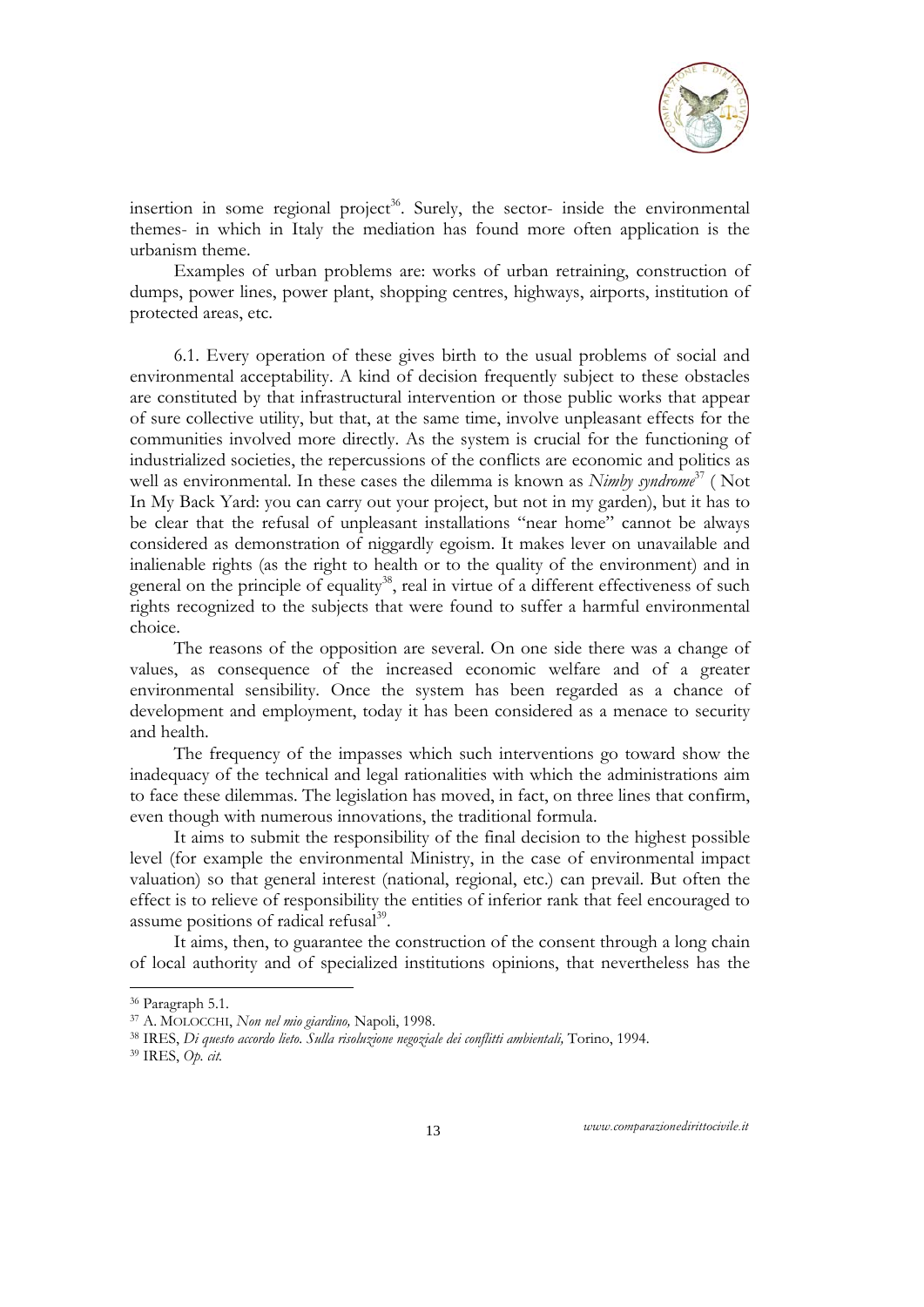

effect to dilate in excess the procedure times, excluding from the trial just the subjects that have more intense preferences and that therefore feel badly represented by the institutions that pretend to talk instead of them.

It aims to offer the maximum of guarantees on the technical-scientific plan, with the idea that, if the technical results are sufficiently solid, the consent will naturally follow. The procedure of environmental impact valuation<sup>40</sup> constitutes the most important innovation in this sense. Nevertheless, such approach reveals inadequate in the cases in which the knowledge isn't very consolidated, the technologies are uncertain, the relationships of cause and effect aren't well known and the variables in play are numerous.

When a decision is formally assumed, the conflict is moved to the phase of realization. The defeated parts try to exploit the legal borders at disposition to assert their interests.

It is not infrequent that the final solution (when and if it arrives) displeases all the parts, with a consequent general deterioration of the relationships among community, groups and institutions.

Mediation, because it found solutions in the common agreement of the parts, seems to be the only tool able to offer greater guarantees of stability and duration of the solutions themselves.

6.2. Among the practical experiences the following deserve a mention:

 "*Progetto periferie*"41 of the Province of Turin, finalized to the diffusion of processes of community share to the urban politics. This project doesn't replace the various competences, but it tries to be better in collaboration and in communication. It tries to practise the approach of " integrated planning", in the awareness that every structural change (on the residences, on the common spaces, on the practicability...) changes people behaviour and the possibilities of access to the various opportunities.

 *Observatory Management Environmental and Territorial Conflicts (OGCAT),* to prevent and to manage these situations of environmental conflict through alternative decisional approaches, based on dialogue and on negotiation between the different subjects, through the knowledge and the mastery of techniques for the construction of shared decisions. The *OGCAT* is promoted from " *Avanzi42* ", a search centre for the planning of innovative tools for the environmental, economic and social sustainability, that acts as facilitator of change processes in the enterprises, in the public administrations and in the third sector, favouring the consultation and the share of all the interested to the decisions.

-

<sup>40</sup> A. ALBERTI, M. BERRINI, A. MELONE, M. ZAMBRINI, *La valutazione di impatto ambientale. Istruzioni per* 

<sup>&</sup>lt;sup>41</sup> www.comune.torino.it/periferie

<sup>42</sup> www.avanzi.org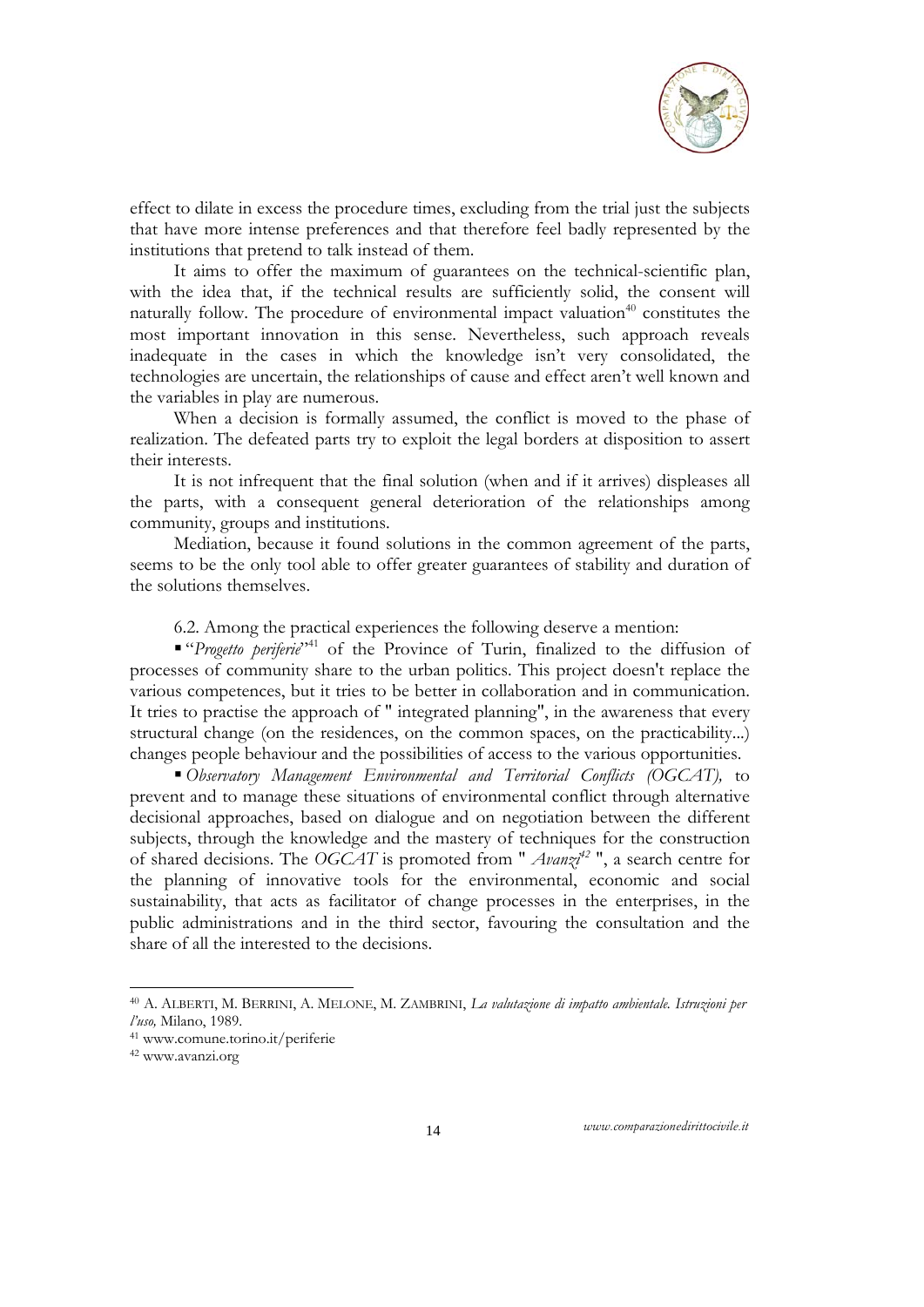

*ADR Centre*, first society in Italy specialized in conflict management and alternative resolution of the controversies, able to offer a variety of modern procedures to prevent or to effectively manage the civil and commercial litigations.

■ Association *"Avventura Urbana<sup>43</sup>"*, constituted by experts in the sector of the urbanism, that have a competence in the field of the approach to the participated planning. To *Avventura Urbana*, in 2000, from the Province in Turin the assignment to follow the course of the project " *not refuse to choose*44" in subject of disposal of the refusals has been submitted.

 The *Region Umbria*, inside the project "*VISPA*"(Evaluation of the Social impact of the Environmental Politics) in 1997/99, has diffusedly and critically introduced experiences and methodologies of management participated of the environment and of the territory, based on the phenomenon of the active citizen and the civic participation. General principles of the project are the implementation of the concept of *governance*, as a widened system of government, characterized by conditions of reciprocity, interdependence, cooperation and co-responsibility.

7. Despite a diffused atmosphere of favour towards the mediation as alternative tool of environmental problems management, there are opinions that show the same application problems and limits.

Besides, it very often seems to me that there is not, especially in the most tested American experiences, a real meditation but a negotiation, considered as a process where the parts try to find a satisfactory solution that solves disputes about the different preferences for a common problem<sup>45</sup>.

The pattern of the environmental mediation, according to the supporters of such opinion, doesn't avoid criticism over the traditional means of solution<sup>46</sup>.

It has been pointed out that the use of means of voluntary solution is generally effective only if the dispute has achieved a certain degree of maturity, because on one side it makes a more suitable search of problems and the interested parts possible, on the other side it makes the achievement of an agreement among tired parts easier.

Besides, the weakness of the contractual pattern is confirmed by the fact that the negotiation can be compromised by a petition of only one part with judicial authority, especially if the part thinks that it can protect its interests better in front of it. However, the agreement can be carried out only through the wish of the public corporation involved in the negotiation $47$ .

1

<sup>43</sup> M. SCLAVI, I. ROMANO, S. GUERCIO, A. PILLON, M. ROBIGLIO, I. TOUSSAINT, *Avventure Urbane. Progettare la città con gli abitanti,* Milano*,* 2002. 44 www.provincia.torino.it/ambiente

<sup>45</sup> S. CASTELLI, *La mediazione.Teorie e tecniche,* Milano, 1996. 46 D. J. AMY, *Op. cit.*

<sup>47</sup> G. BINGHAM, L. V. HAYGOOD, *Environmental dispute resolution : the first ten years,* in 41 *Arbitration Journal,* 1986.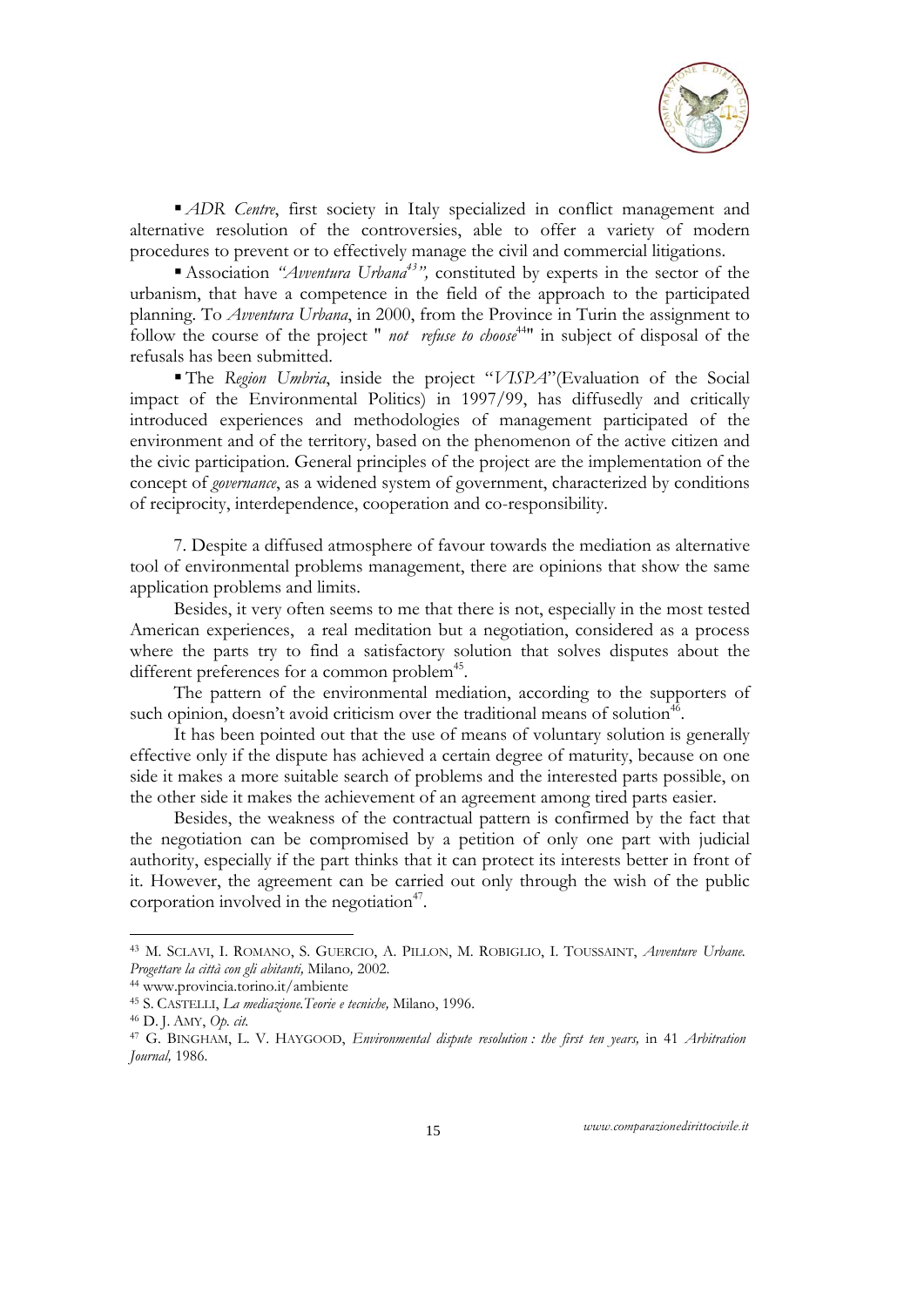

The necessity to involve the public administration in the negotiation and, therefore, to carry out the agreement can require the need, in order to legalize the act, to consider the interests in accordance with the values fixed by the system, in the same way of traditional resolutive conditions<sup>48</sup>.

The environmental mediation seems to be, according to some scholars, a partial answer to dissadisfaction with traditional resolutive patterns, where the risks seem to be superior to advantages. It doesn't succeeds in getting free from the traditional pattern, because the public administration often takes part in the negotiation, but also it risks increasing its discretionary power, getting free from the formal observance of laws through the agreement with the most representative parts<sup>49</sup>.

The consequences could be the crumbling of the procedural guarantees and the rules fixed by legislative branches and the imbalance of contractual power towards stronger economically and more organized structurally groups<sup>50</sup>.

Among these reflections a place of relief will have the theme of:

- institutionalisation of mediation process
- impartiality of the mediator

7.1. The institutionalisation $51$  of mediation inside the decisional trial in environmental field is a theme very much debated among the researchers and among the mediators themselves. The institutionalisation of the mediation procedure will behave in the constraint of the agreement resulted by the negotiation also for the involved public authority. The people that regret the uncertainty in the realization of the agreements want that in the administrative procedures in environmental subject conciliatory be inserted a moment where the parts become protagonists of the final  $decision<sup>52</sup>$ .

Against the importance that the element of the willingness and the information for a good result of the negotiation is shown. Fundamental premise of the mediation is, in fact, the willingness and spontaneity of the choice to undertake the mediation procedure as well as the informal context of its development.

-

<sup>48</sup> With the same critical remarks L. BACOW, M. WHEELER, *Environmental dispute resolution,* New York, 1982.

<sup>49</sup> D. SCHOENBROD, *Limit and dangers of environmental mediation,* in *58 New York University Law Review,*  1983.

<sup>50</sup> D. J. AMY, *Op. cit.* 51 About this theme: D. J. AMY, *op. cit.,* J. FAGET, *L'institutionalisation de la mèdiation, point de vue juridique,*  Intervention to the Master european in mediation, Institut Universitaire Kurt Bosch, Sion, 2002; N. KUBASEK, G. SILVERMAN, environmental mediation, in 26 american business law journal, 1988.<br><sup>52</sup> U. SALANITRO, L'environmental mediation negli USA : uno strumento alternativo per la risoluzione dei conflitti

*ambientali?* in *Rivista giuridica dell'ambiente,* 2, 1991.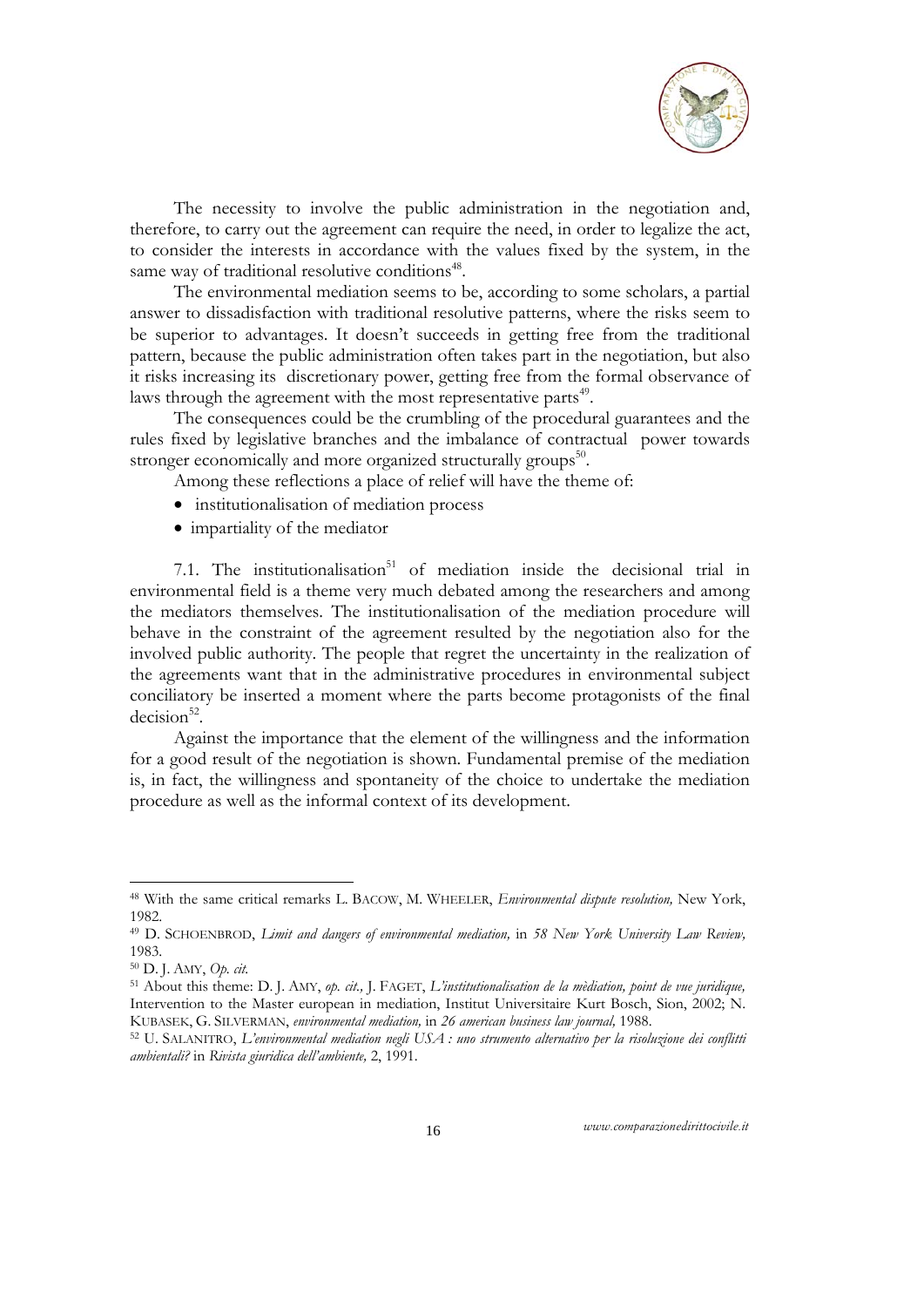

The formalized insertion inside a pre-arranged procedural "*iter"* would risk to depreciate and to mortify the essential element of the voluntary choice in favour, instead, of automation and rituality.

7.2. One of the fundamental principles on which the mediator activity is based is impartiality, or better, "equidistance". In "political" conflicts it is, however, more difficult to maintain impartiality because it is part of human nature to have ideologies and political opinions<sup>53</sup>.

The mediator is called first of all the attainment of a concrete result without guarantees toward the interested subjects, besides his professional code of ethics. This weakening of guarantees in the mediator activity makes him extremely exposed to the relationships of power among the subjects in conflict and very much influenced by the subject with greater power. It is necessary, therefore, to reflect if the mediation can inhale to replace completely the traditional ways of expression and defence of interests and individual and collective rights (the democratic representation, the control of power and the jurisdictional function) or offers a tool to better decipher the carrying out of the social relationship and to estrange from a sterile optic "competitive" of the conflict<sup>54</sup>.

8. In the experiences recalled in theme of environmental mediation there is not an important and rightful connection among two big problematic areas: the urban safety and the environmental problems (in a wide sense).

The problem of safety is connected to the theme of relationship between the single or the collective with in the territory.

Urban safety cannot be reduced to problems of crime; it is a complex problem, connected to the problems of health, the environment, urbanism and education; it is the result of increasing inequalities in the access to the resources, it entails conflicts of interest, especially in the division and in the use of the public space (nightime fun, sport, prostitution).

The guarantee of social security means to relate the urbanistic, productive, environmental changes to the interests and reasons that citizens express towards the context of belonging.

The image of a safe city can come from planning actions that give a central position to the role of citizens. The daily dispute produces feelings of insecurity, and, vice versa, the sense of insecurity causes mistrust, fear, individualism and finally conflicts.

-

<sup>53</sup> C. BESEMER, *Op. cit.*

<sup>54</sup> M. BOUCHARD, *La mediazione: una terza via per la giustizia penale,* in *Questione Giustizia,* n. 3-4, 1992.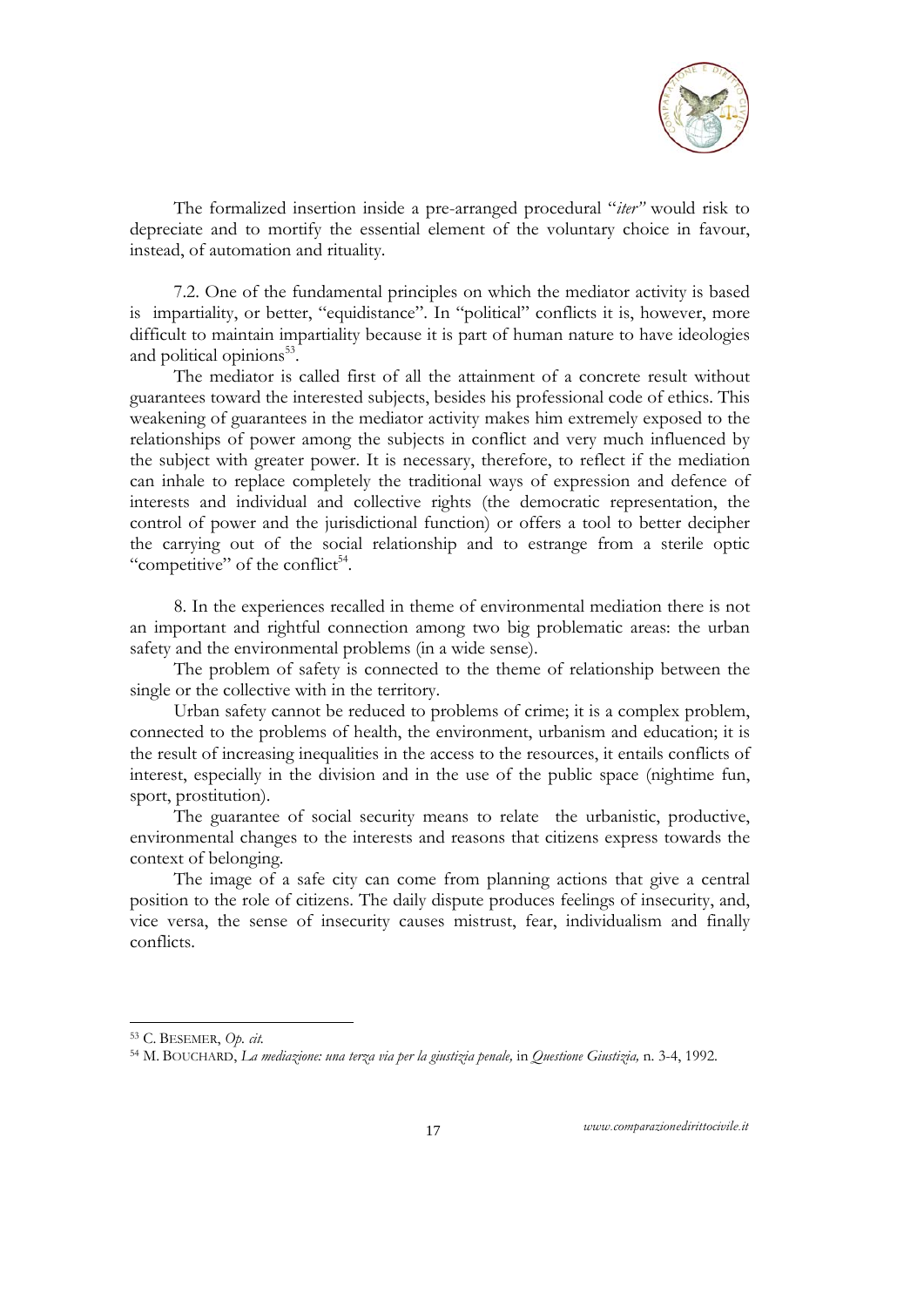

It seems, therefore, the dispute succeeded in assuming a form such as to condition social life: any physical or metaphoric environment of our daily life can be involved in a conflict and its consequences.

The explanation could be the excessive complexity and multiplicity of the epoch in which we live, becoming fertile soil for conflicts, because of the clash among the different systems of values and norms.

Post-modern society, has given life to a polycentric society, characterized both by a big differentiation, and by presence of different communicative codes, to loss of relationships among individuals and groups.

The lack of common rules has baited a process of fragmentation: can choose among various symbolic and moral codes prevents subjects from recognize themselves in common projects.

For a long time the social sciences are been interested in conflict both micro conflict and macro conflict.

Simmel asserts that the alternative to the social order is not the absence of conflict, impossible condition for the society, but, on the contrary, the indifference, and that the conflict has fundamental functions for the society, it is "*a form of*  socialization that carries out social functions as the cooperation<sup>55</sup>."

According to Max Weber, instead, "*peace is a change of kind of conflict about antagonists or about objects, or about methods of solution56*". According to Dahrendorf "*conflict is a main characteristic of structure and trials of the society. The conflict has two faces; contribute to the integration of social systems and provoke some changes…. the societies are essentially historical creations and needs propulsive strength of conflict, or vice versa there is change and historical evolution because there are conflicts57".* 

It is born, therefore, the demand to rely on systems of regulation of the conflicts that shift the accent from idea of dodge round and resolve conflict, to idea of a management of the conflict; the mediation appears the fittest answer, because recovers the positive and pedagogic validity of conflict, seeing in the conflict not an evil in itself but an event of the human life, whose negativeness and positiveness don't depend by its intrinsic characteristics but by the way to manage  $it^{58}$ .

Methodologies as "the empowerment" of community, the territorial education, the social mediation through a global approach, are in a close relationship to the safety of the neighbourhoods, to the organization of the collaboration to local level, to the share of citizens. In fact, in presence of a common background of town resident, characterized by generalized insecurity, positive effects on the perception of safety are gotten spreading in the territory a culture in favour of the replacement in communication of the micro-community around common values, an expansion of

-

<sup>&</sup>lt;sup>55</sup> G. SIMMEL, *Conflict, London, 1951.*<br><sup>56</sup> M. WEBER, *Il metodo delle scienze storico-sociali,* Torino, 1958.<br><sup>57</sup> R. DAHRENDORF, *Ordine e mutamento sociale, Bologna, 1971.*<br><sup>58</sup> L. PEPINO, *Comunità e conflitti*, in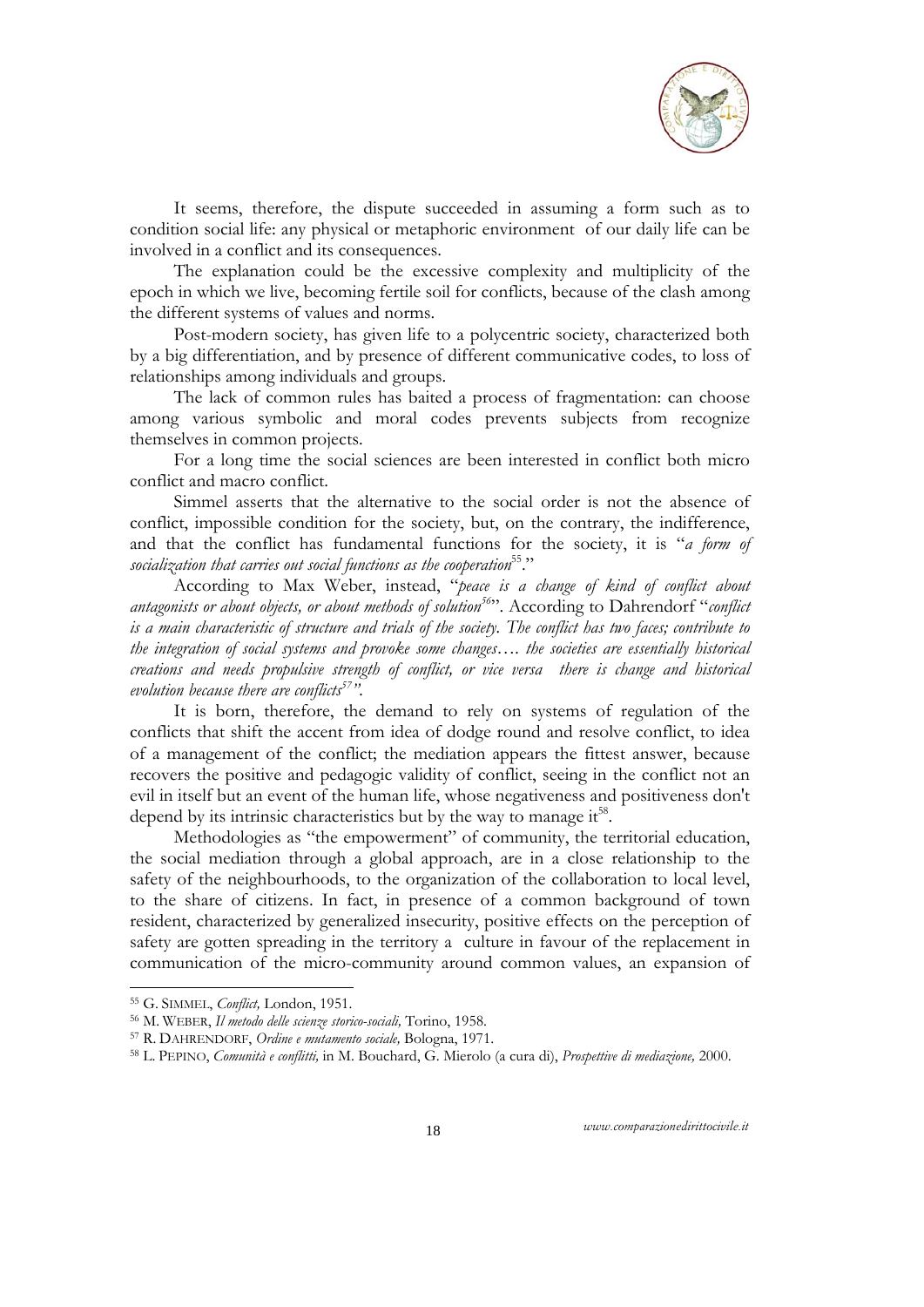

territory resources propaedeutical to the management of the conflict in a trial that" from the lower part" it favours an assumption of individual and collective responsibility. A run that involves not a limited approach to a partial aspect, related to a discipline, or to a only one project or mission but a general approach, interdisciplinary, that reads the territory in its complexity, that embraces all the approaches related to the facets that a complex and polyhedric social reality, between sectionalisms and globalisms, requires.

In fact, the problem of urban safety needs the carrying out of global politics of management through a global approach to the problems and interdisciplinary answers, refusing, therefore, the traditional separation between the urban sector and the safety sector. All the projects of new management and urban recovery will integrate the safety dimension in the phase of planning and management.

8.1. We are assisting a phenomenon of pressing entry of matters connected to the urban insecurity in the area of priorities in political debate and social emergency.

A diffused temptation is to answer this disorder with the affirmation of the order and to react to the insecurity with the affirmation and the search of old and new forms of safety.

The theme of insecurity becomes an essential and decisive object in the construction of the emergencies and the priorities in the political debate, engraving deeply, and sometimes in an instrumental way, in the processes of political trends forming.

The citizens insecurity is primarily faced with appeals regarding the control of the territory, the action of police, the efficiency of the penal system and local administrative interventions, directed to reduce the subjective insecurity determined by urban and social causes of degrade and uneasiness.

In many European countries, in front of the emotional wave pushed by the citizens and in front of the difficulties connected to any attempt to remodel and to recollect the social interventions, a preference to move the whole security matter inside the narrow confinements of public order and jurisdiction, through tools of sure mediatic impact as politics of "*zero tolerance*" or of "*law and order*", of North American matrix.

The politics of contrast to the insecurity can't be, however, exclusively entrusted to the politics of public order and to repression, but they pass through the government of territory and through the opportunities given to citizens to live it. The repressive reaction realized through programs of strengthening of social control aims to the exaltation of the conflict and the increase of social break-up, accenting the formation of a *dual society* founded upon the clear separation among included and excluded<sup>59</sup>. The answer of "zero tolerance" undoubtedly represents the most

-

<sup>59</sup> L. PEPINO, *Tolleranza zero: strategie non esportabili,* in *Narcomafie,* 1999*.*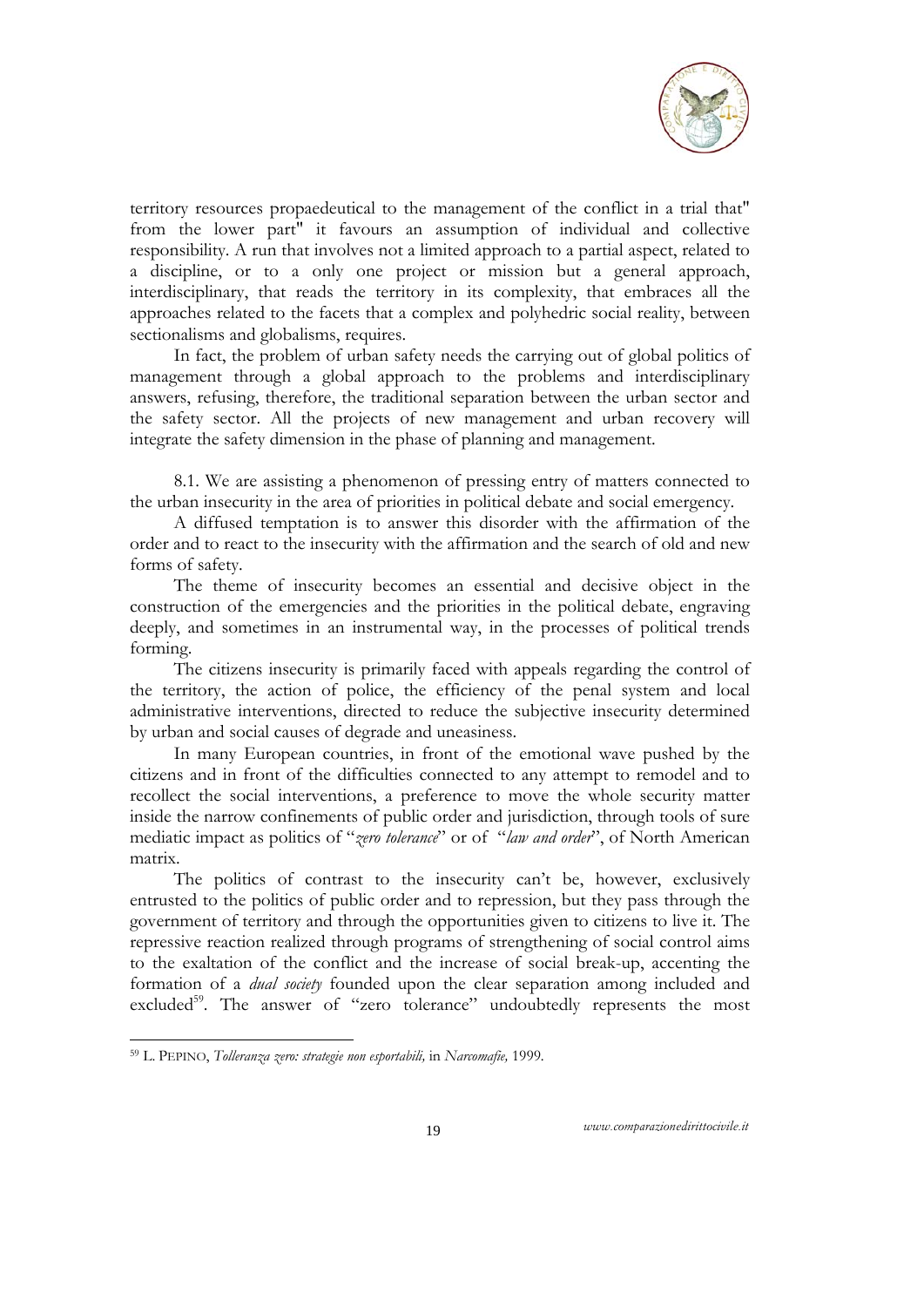

immediate and winning solution that creates a greater safety illusion in the citizens besieged by security panic. In reality the repressive politics can contain and exorcize the problem of urban insecurity, but can't resolve it from the roots, neither, work as effective deterrents. Departing from the presupposition that the security restlessness is often associated to a sense of distance and abandonment from the institutions, the most qualified answer to face the insecurity emergency could be a synergistic action of those formations delegated to functions of social regulation, aimed at fill such distance between citizens and institutions.

I intend to present myself to those community practices of *proximity*, directed to recreate a community social link and a communication between citizens and territory, through the tool of the accompaniment, of the mediation, of the listening, of the reception, of the management of the fears, of the approach of each one to the services<sup>60</sup>.

8.2. The predisposition of projects would be useful to support the process of urban regeneration, as opposed to the risk of environmental and social degradation and as promotion of the vocations and the resources of the suburbs in a perspective of integrated and participated approach in the relationship between institutions and citizens. It is necessary to promote the involvement of the inhabitants and of the territorial organizations to build politics of local development and to favour, in the different phases of planning and intervention, an active and prepositional role of the local subjects.

Our culture brings us to consider any phenomenon of conflicts as a negative experience to be avoided. The smothered conflicts, not managed or managed badly, often become serious problems on the personal and social plan<sup>61</sup>. We need to revisit our conception of "conflict" abandoning the idea of the negativity of the event and considering, instead, the conflict as a constructive moment of comparison and enrichment.

To create a service of "*neighbourhood mediation*" that favours a transparent communication between the inhabitants of a district and the local Administrations which means offering a space of accessible reception on the territory to anyone who is living problems and uneasiness connected to the conflict in an optics of common construction rather than of repression of the conflict or the same uneasiness.

The project of social mediation starts from the principle that the district must be recognized as a qualified place for the institutionalisation of the conflicts, directed to reconstruct the places of socialization beginning from the regulation of these conflicts and to recompose forms of sociality and restructuring of the relationship among the civil society and the State.

-

<sup>60</sup> D. SCATOLERO, *Politiche della sicurezza: quando sicurezza vuol dire prossimità,* in *Narcomafie,* 2000. 61 S. CASTELLI, *La mediazione,* Milano, 1996.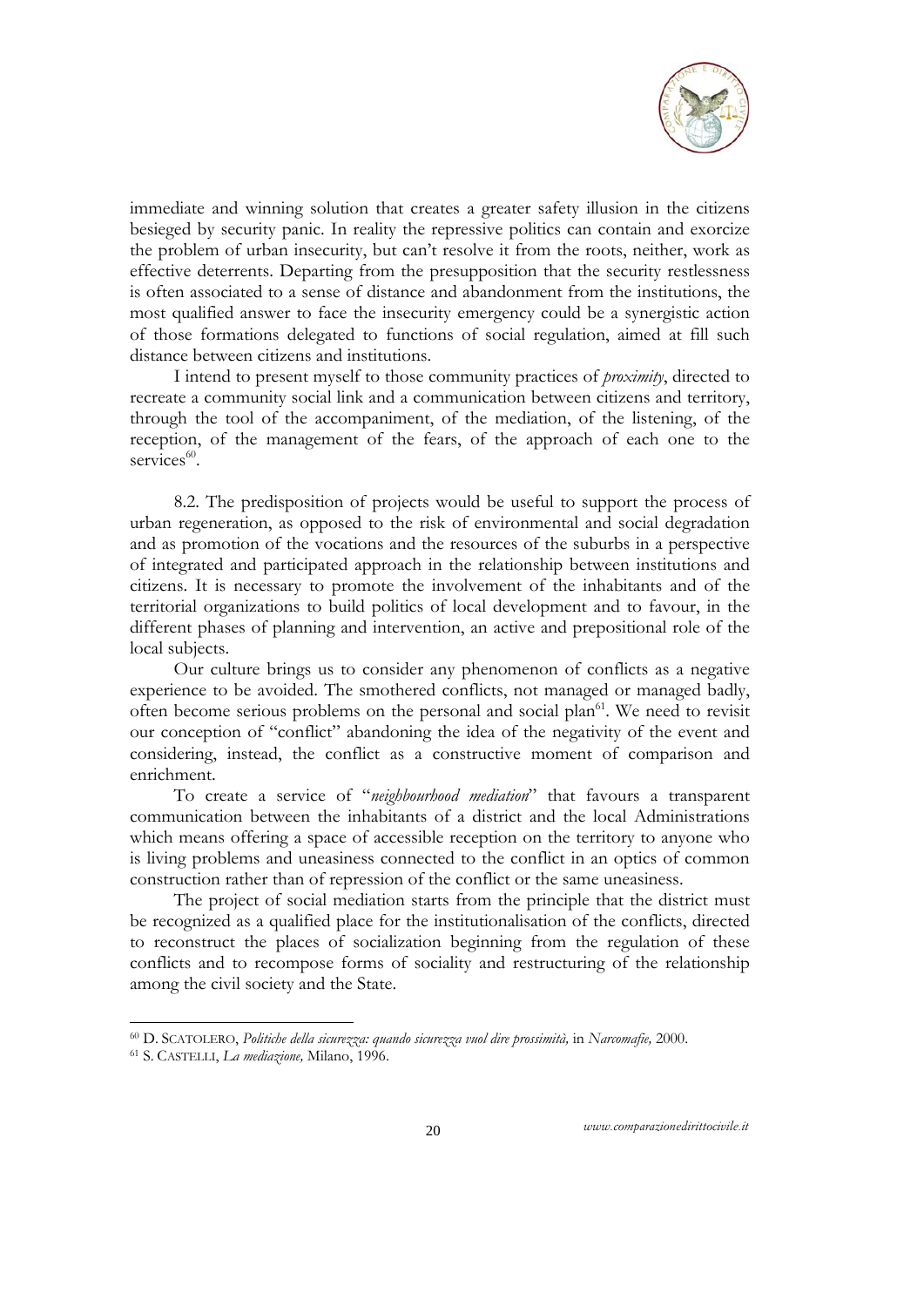

To create a space of mediation of district represents an alternative way to manage the violence of conflicts, an alternative management of the aggressiveness that for many people is the only tool of expression of their own ideas; an instrument that consolidates more and more where the communication is interrupted and the social wound is lacerated.

The space of the mediation is an alternative modality in the "safety contract" that every citizen has signed; it is an innovative extra judicial intervention that has as its only purpose the recreation a dialogue interrupted among the parts.

From these reflections it is immediate the individualization of the narrow connection among the themes of safety and urbanism, deviance and environment, uneasiness and territory, that don't represent worlds and sectors separated but need a combined and parallel approach.

It would be interesting and extremely useful to intervene with the tool of mediation in the environmental problems in hold and connected with those tied to urban safety.

An operative structure mode up of professionals, among mediators and technicians, that take care of conflicts inherent to the complex ambit of "social liveability", like many problems regarding the different sectors of the social way of living. The population, through the participation approach, wouldn't only live negativity and extraneousness to the choices of the preceded authorities, but could take hold of a positive role and to have collective tools to express, also through moments of constructive conflict that can find institutional tables of management through the instruments of the mediation.

9. The environmental mediation is not, obviously, the solution to all problems. It would be able, however, to be usefully experimented in the presence of some conditions: when an explicit conflict exists that the result of the technical-legal procedures makes uncertain, when the object of the contention is sufficiently circumscribed, when actors exist already constituted and clearly identifiable to represent the main affairs at stake, when the parts really have the wish to face the conflict and to arrive at an agreement trusting in the process of mediation and in the ability of the participants to negotiate.

To start this trial they don't need new laws. The current legislation doesn't forbid the negotiation approach, while a law that imposed moments of negotiation before the final decision (as in some cases has partially already happened), it would have, according to the tide of dominant thought, the effect to denaturalise the same mechanism of mediation characterized by voluntary and by free determination of the parts. In the Italian situation we need preceding positive cases. The main obstacle to the mediation is not juridical, but cultural. Both the proponents and the public institutions or the local groups and environmentalists are reluctant to adopt negotiation strategies because they haven't the necessary *know-how* and they cannot